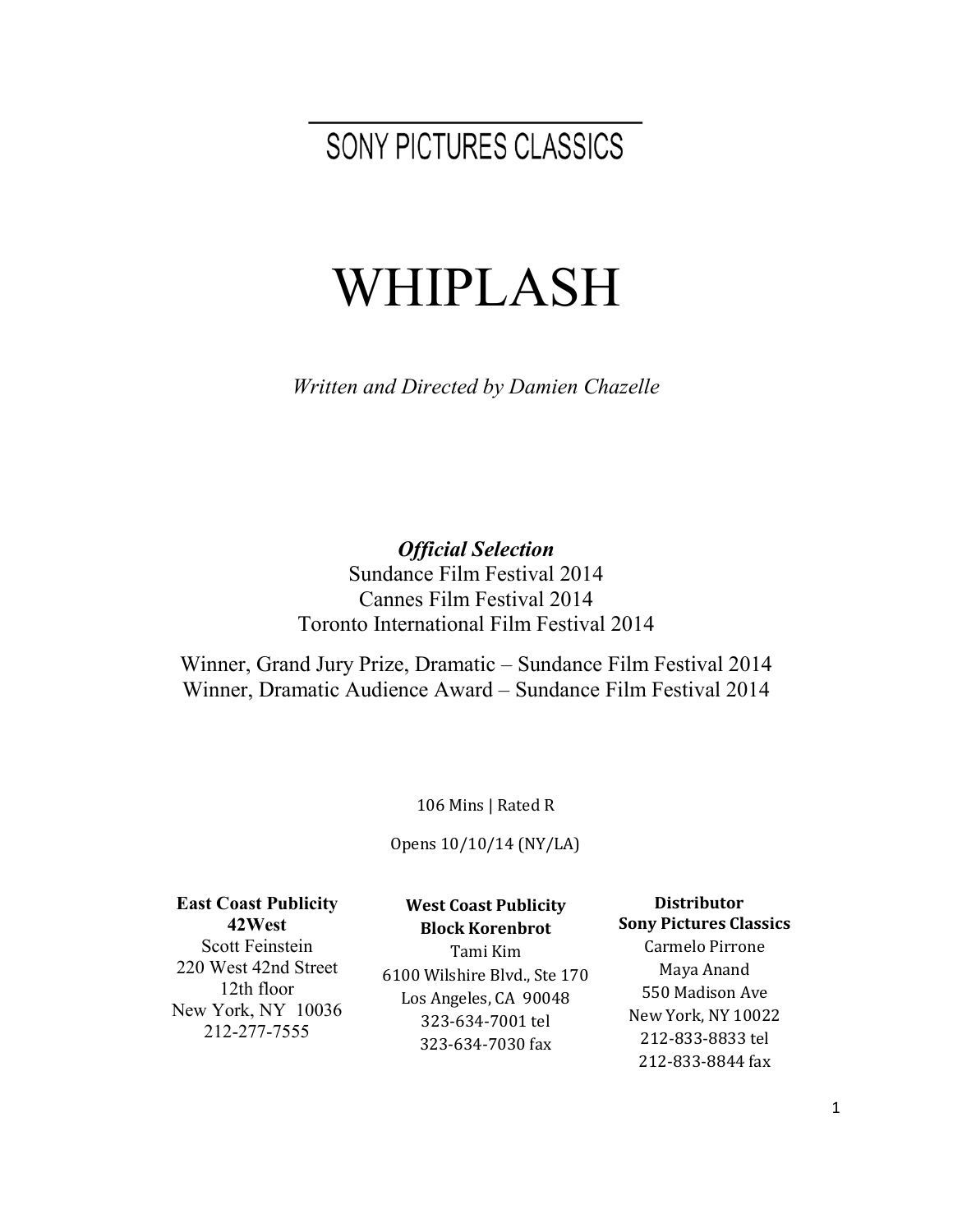## **LOGLINE**

Andrew Neiman is an ambitious young jazz drummer, single-minded in his pursuit to rise to the top of his elite east coast music conservatory. Plagued by the failed writing career of his father, Andrew hungers day and night to become one of the greats. Terence Fletcher, an instructor equally known for his teaching talents as for his terrifying methods, leads the top jazz ensemble in the school. Fletcher discovers Andrew and transfers the aspiring drummer into his band, forever changing the young man's life. Andrew's passion to achieve perfection quickly spirals into obsession, as his ruthless teacher continues to push him to the brink of both his ability—and his sanity.

## **SYNOPSIS**

Andrew Neiman is a 19-year-old jazz drummer, dreaming of greatness but unsure if his dream will ever come true. Haunted by the failed writing career of his father, Andrew is determined to rise to the top of the country's most elite music conservatory. One night, Terence Fletcher, a conductor equally known for his talent for teaching as he is for the terrifying method of his instruction, discovers Andrew practicing the drums. Even though Fletcher says very little to him that night, he ignites in Andrew a passion to achieve his goal. To Andrew's surprise, the next day, Fletcher requests that he be transferred into his band. This single act changes the young man's life forever.

At first, Andrew is an "alternate," confined to turning the pages of the "core" drummer. But at the band's next competition, in an act of either serendipity or sabotage, the core drummer's sheet music is misplaced. Having committed the music to memory, Andrew gets the opportunity to play. Though the act further alienates him from his fellow musicians, the band nonetheless wins the competition, and he seems poised to become Fletcher's new "favorite son."

Emboldened by this acceptance, Andrew summons the courage to ask out Nicole, the counter girl at his local theater for whom he'd nursed a silent and unrequited crush. But on that date, Andrew's musical preoccupations threaten to derail even his most genuine romantic overtures.

Andrew's maniacal effort to achieve perfection is further fueled by Fletcher's psychological brinksmanship. Andrew's family can barely recognize the stone-faced obsessive sitting at their dinner table. Andrew even elicits a sharp word from his otherwise mild-mannered father.

The nearer to perfection Andrew gets, the narrower his circle of intimates becomes until he is left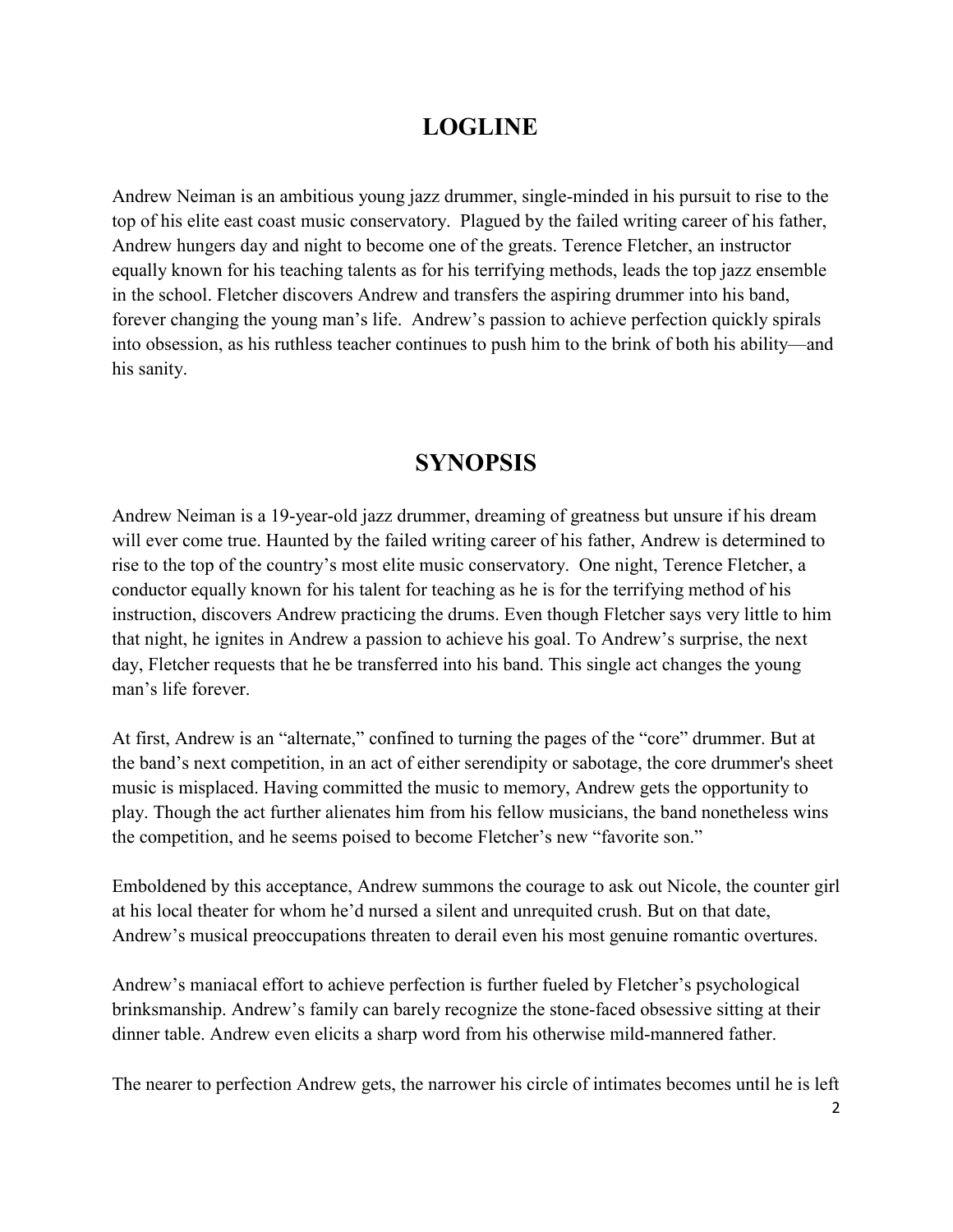only with Fletcher—and even that relationship is jeopardized by the ferocity of Andrew's ambitions.

A journey that can be seen alternately as a descent into madness or an ascent to greatness comes to a crescendo on the biggest platform for Andrew's talents—the unforgiving stage of Carnegie Hall.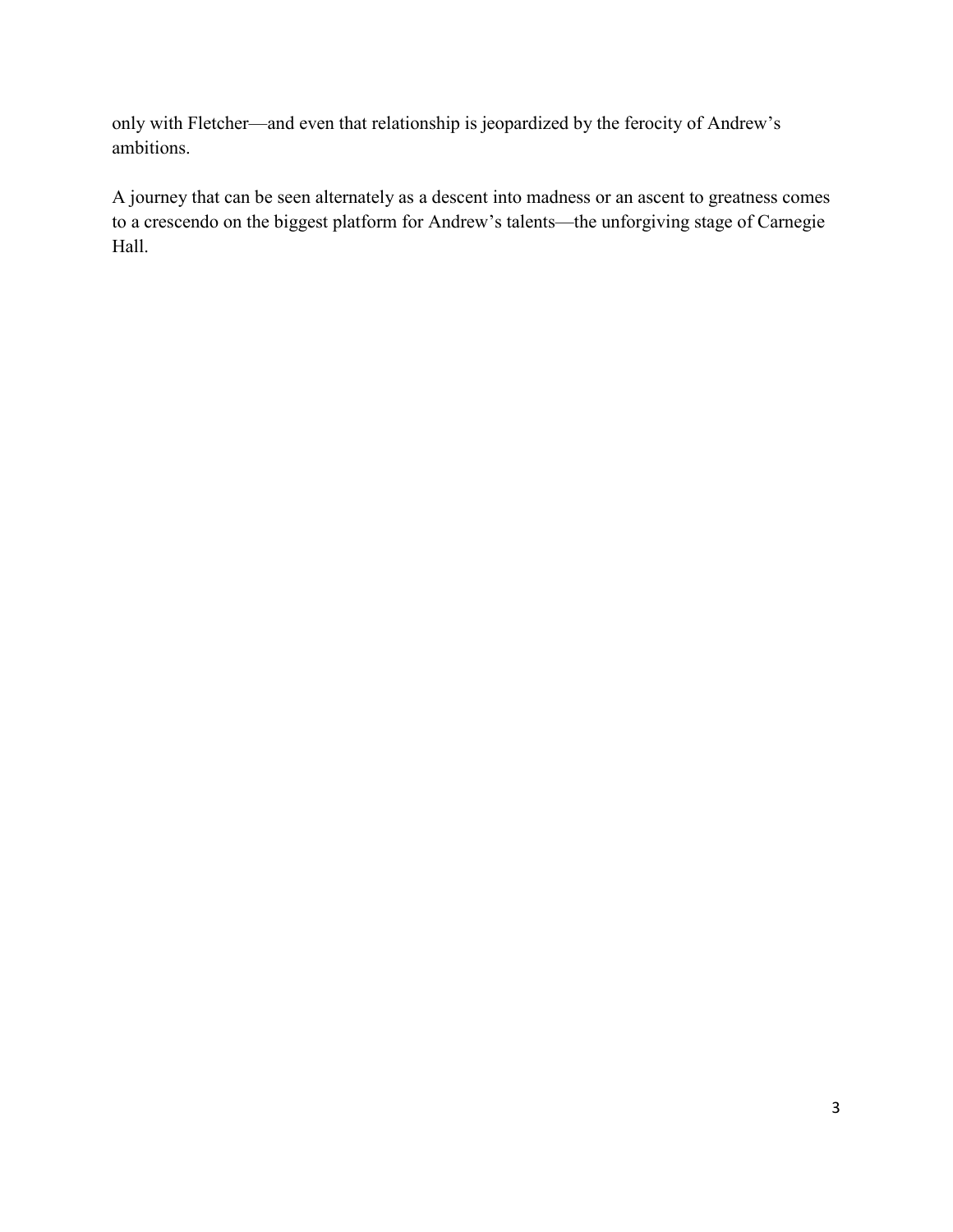#### **CREDITS**

#### **CAST**

**Carl Dorm Neighbor Mr. Kramer**

**Andrew** MILES TELLER **Fletcher** J.K. SIMMONS **Nicole** MELISSA BENOIST **Jim** PAUL REISER **Ryan** AUSTIN STOWELL NATE LANG MAX KASCH DAMON GUPTON

### **FILMMAKERS**

**Written & Directed by** Damien Chazelle **Producers** Jason Blum, Helen Estabrook, David Lancaster, Michel Litvak **Executive Producers** Jason Reitman, Jeanette Brill, Couper Samuelson, Gary Michael Walters **Co-Producer** Nicholas Britell **Cinematographer** Sharone Meir **Production Designer** Melanie Paizis-Jones **Editor** Tom Cross **Original Score by** Justin Hurwitz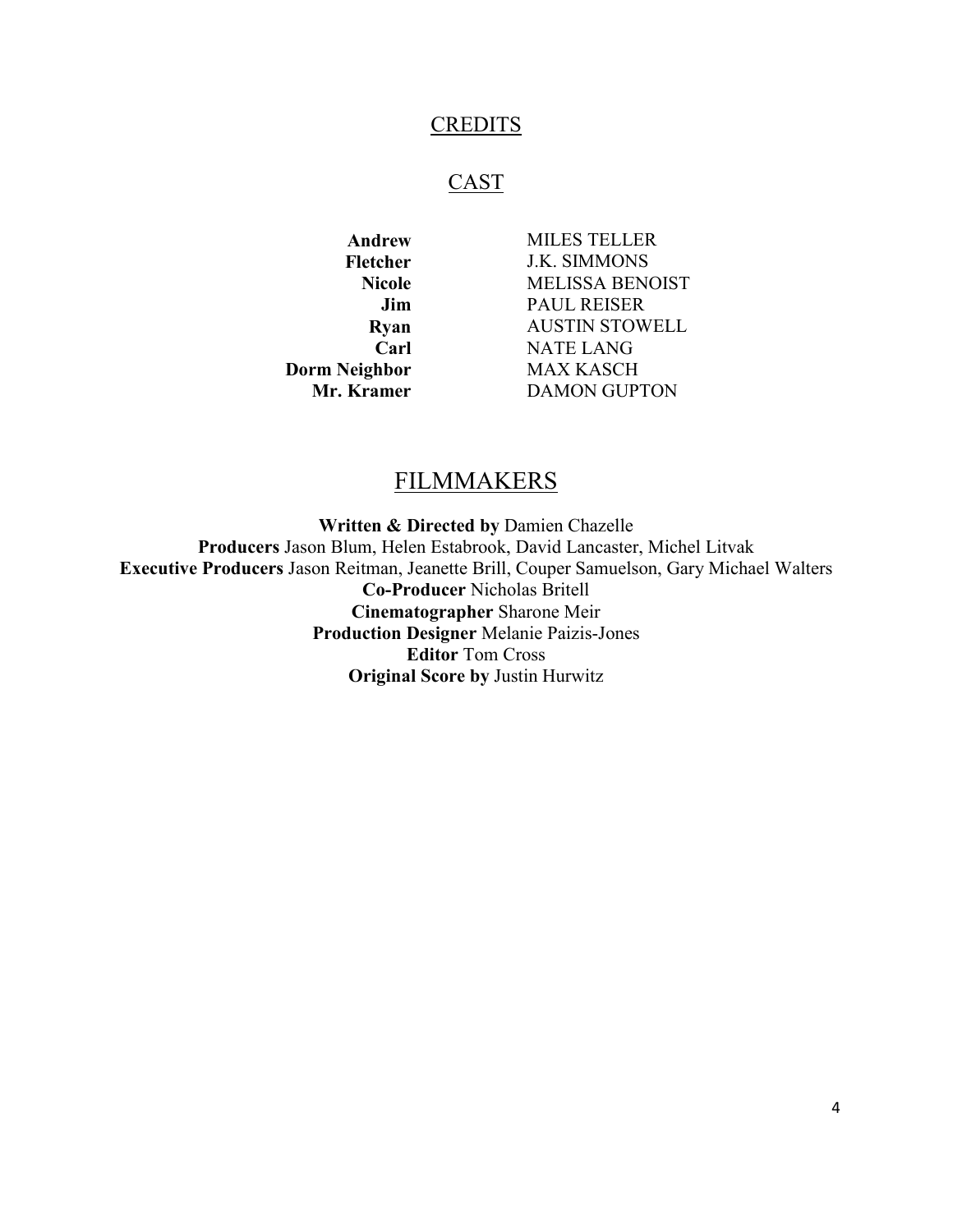## Director's Statement

There are a lot of movies about the joy of music. But as a young drummer in a conservatory-style high school jazz orchestra, the emotion I felt the most frequently was a different one: fear. Fear of missing a beat. Fear of losing tempo. Most overwhelmingly, fear of my conductor. With *Whiplash*, I wanted to make a movie about music that felt like a war movie, or a gangster movie --- where instruments replaced weapons, where words felt as violent as guns, and where the action unfolded not on a battlefield, but in a school rehearsal room, or on a concert stage.

The jazz legend that has always intrigued me the most is that of the young Charlie Parker. Now, if you'd asked any of Charlie's contemporaries when he was 16 or 17 who among the young Kansas City cats would grow to be the greatest musician of his generation, none would have picked Charlie. To the old-timers, he was just an eager kid of middling talent. And yet, somehow, something happened in Charlie's late teens, because by the age of 19 he was playing some of the greatest music ever heard. How did this happen? Well, so the story goes, one night Charlie participated in a cutting session at the Reno Club and screwed up his solo: the resident drummer threw a cymbal at his head and the audience jeered him off the stage. He went to bed with tears in his eyes, muttering "I'll fix them cats." He practiced like a madman for the next year, and when he returned to the Reno, he wowed the world.

As a high schooler, I spent hours every day locked away in a soundproofed basement, practicing drums until my hands bled, dreaming of just such a transformation. Spurring me on was a largerthan-life local hero, my school's conductor, who had managed his own dazzling transformation over the past decade: turning a New Jersey public school's fledgling jazz band into the best program of its kind in the country according to *Down Beat Magazine*, an ensemble that had played at two Presidential inaugurations and opened the JVC Jazz Festival in New York. For years, drumming became my life, and for the first time music became associated in my mind, above all else, with—not entertainment, or fun, or self-expression, but—fear.

Looking back, I wonder how and why this happened. My journey as a drummer culminated in national honors and awards, but I can still vividly recall the nightmares, the nausea and skipped meals, the days of unmanageable anxiety—all in the service of a style of music that is, on its surface, all about freedom and joy. More crucial than anything else to me in those days was a single relationship—that between me and my teacher. It is that relationship—so loaded and fraught with tension—that I wanted to really explore in *Whiplash*. If it is a teacher's duty to push a student to greatness, then at what point is enough enough? Did Charlie Parker *need* to be jeered off the stage in order to become "Bird"? How do you *make* someone great?

To capture the emotions I felt in my drumming years, I wanted to shoot each musical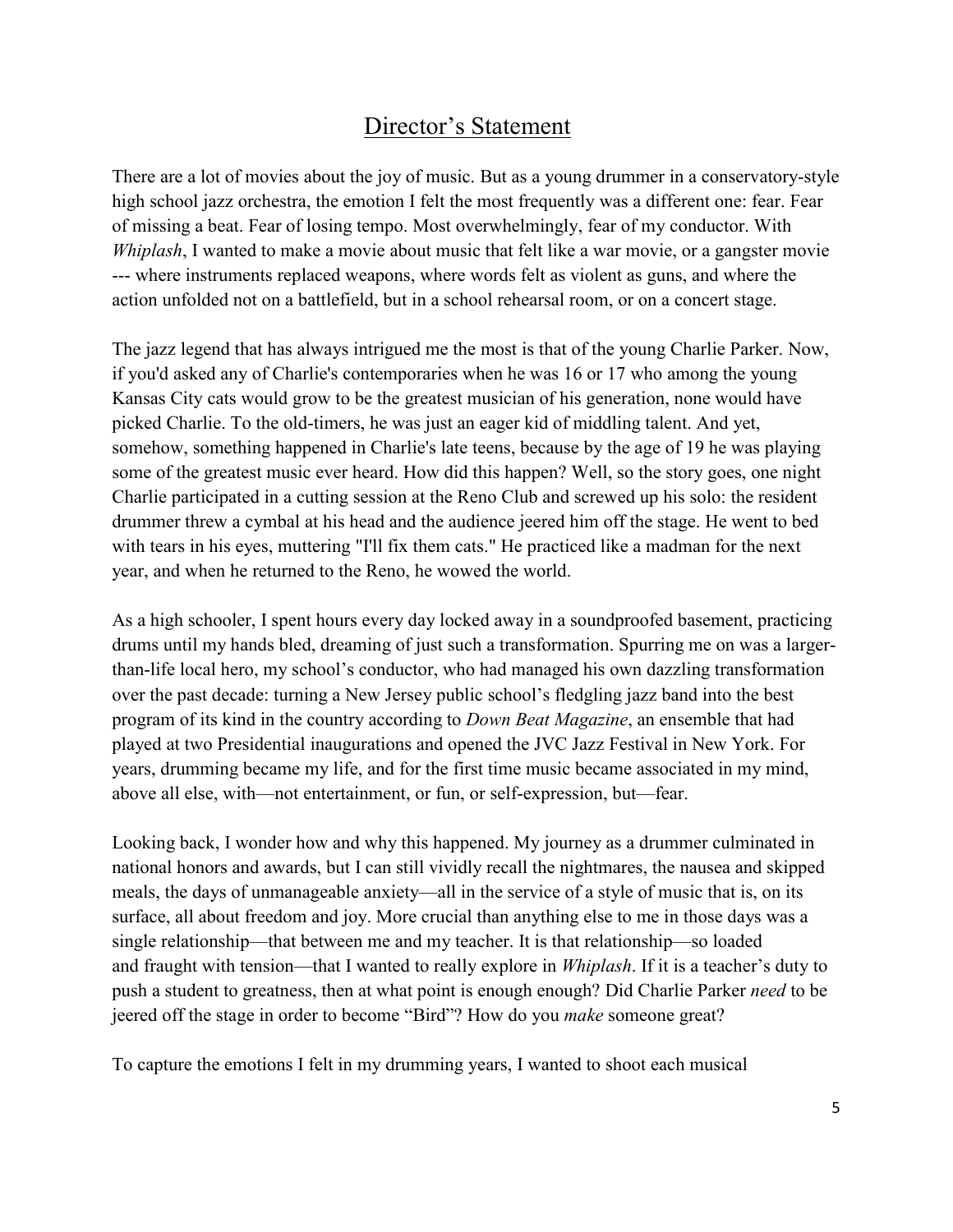performance in the movie as though it were a life-or-death contest --- a car chase, say, or a bank robbery. I wanted to showcase all the details I remembered --- all the dirt and grime and effort that go into a work of music. The earplugs and broken sticks, the blisters and cut hands, the incessant counting and the beeping metronomes and the sweat and fatigue. At the same time, I wanted to capture those fleeting moments of beauty that music allows—and that film can so movingly capture. When you listen to a Charlie Parker solo, you enter a state of bliss. Was all the suffering Parker endured for his art worth it, just so we could enjoy the results decades later? I have no idea, but to me it's a question worth asking, one that reaches beyond music --- beyond even the arts --- and touches on a concept that's so simple but so fundamental to the American character: greatness at any cost.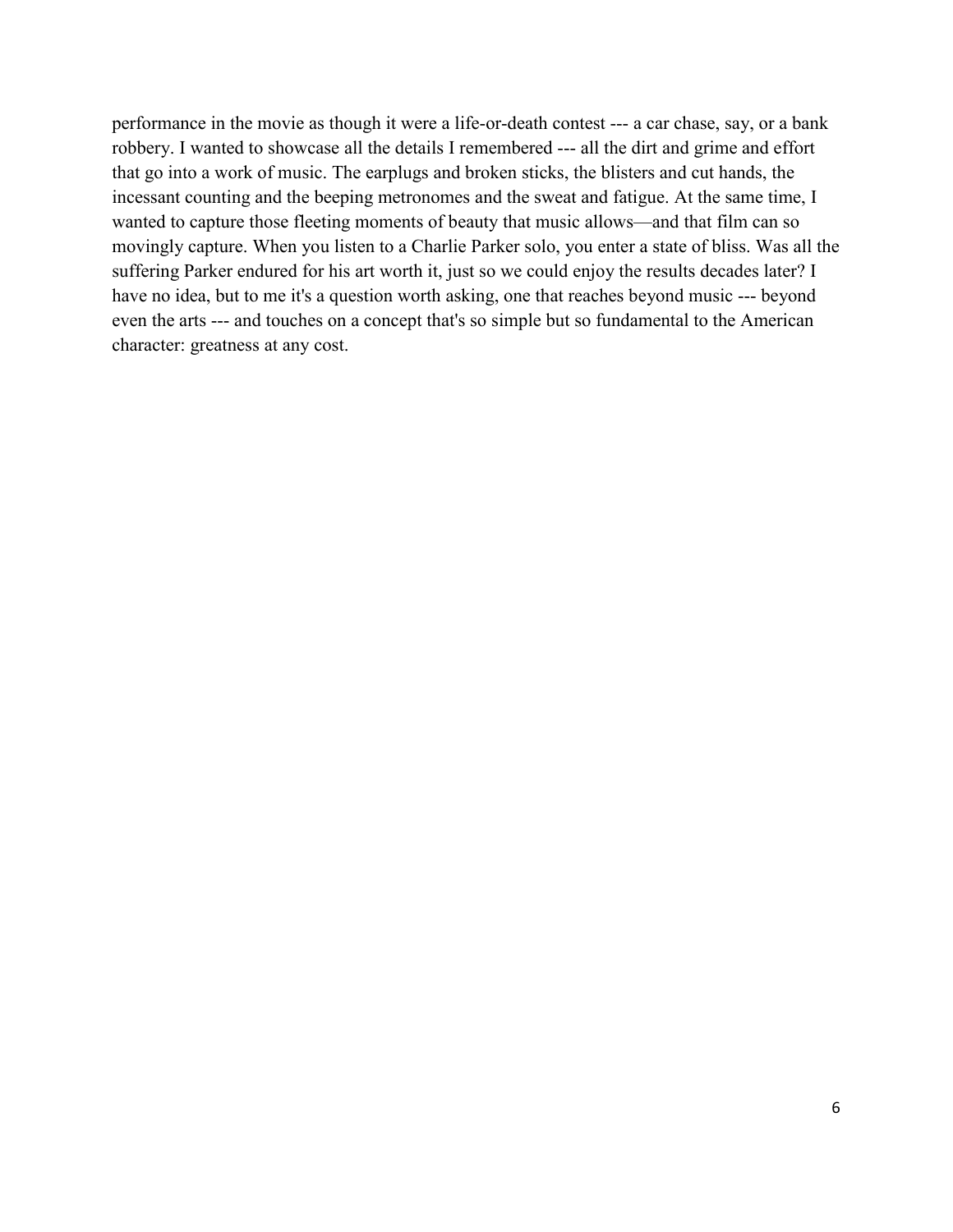## ABOUT THE DIRECTOR

**Damien Chazelle (Director, Writer)** was born in 1985, and wrote and directed his first feature film, *Guy and Madeline on a Park Bench*, while an undergraduate at Harvard University. The film was was nominated at the 2009 Gotham Independent Film Awards and was released theatrically in 2010. It was one of Metacritic's 20 best-reviewed films of 2010 and appeared on the best-of lists of *The New York Times*, *The Village Voice*, *The Chicago Tribune*, *The Boston Globe*, *Time Out New York*, *Film Comment* and *The Boston Phoenix*.

In late 2012, Chazelle directed a short film based on part of his feature screenplay *Whiplash*. The screenplay appeared on the 2012 Black List, and the short won the Short Film Jury Award for U.S. Fiction at the 2013 Sundance Film Festival. Chazelle recently completed the feature version of *Whiplash*, produced by Jason Reitman's Right of Way Films, Jason Blum's Blumhouse Productions, and Bold Films.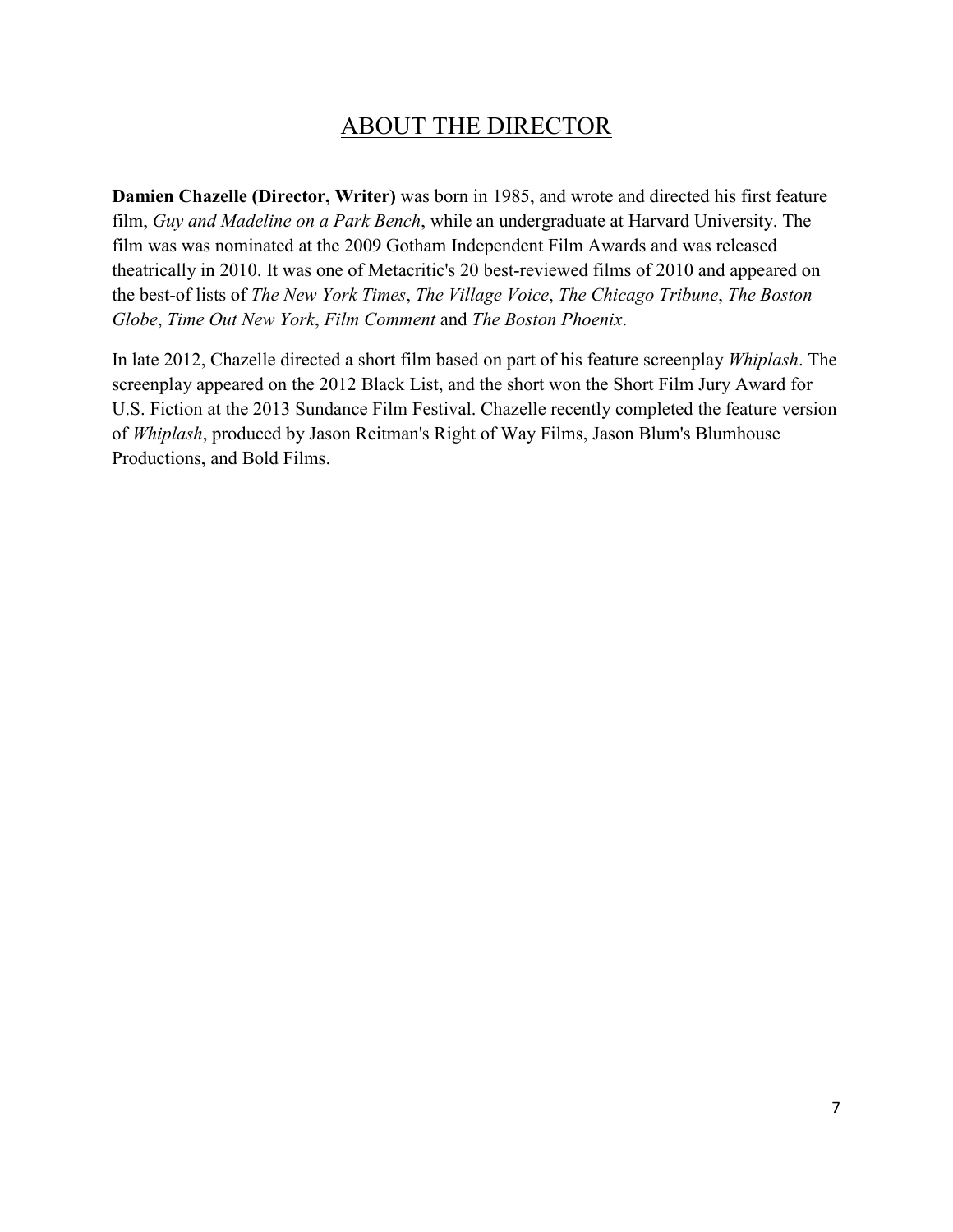## ABOUT THE CAST

**Miles Teller (Andrew)** had the distinct honor and privilege of making his feature screen debut opposite Nicole Kidman in the film based on the Pulitzer Prize winning play *Rabbit Hole.* In this tragic family drama, directed by John Cameron Mitchell, Miles played 'Jason Willette,' a bit of a loner teen who escapes into a world of comic books and science fiction.

Miles was born in Downingtown, Pennsylvania and during those formative years he developed a love of sports and has remained a die-hard Phillies and Eagles fan. The family moved to Citrus County, Florida when Miles was twelve. "Nice weather…we play baseball all year round."

During his sophomore year he and his best friend auditioned for *Footloose* because "the Drama Club Counselor was really pretty." His pal got the lead and Miles was cast as 'Willard,' the best friend. As a result he was recruited to attend a six-week performing arts class in New York City at the New York School for Film and TV. Back in Florida he participated in the Florida State Thespian Festival. His monologue was impressive enough to represent his district at the state event. He graduated Summa Cum Laude from high school and auditioned for Julliard and New York University. After what he thought was a disastrous audition, Miles was thrilled that NYU did accept him. Ironically Miles was cast once again as Willard, but this time in the new Paramount film *Footloose,* which was released in October 2011.

He was most recently seen in Relativity's *21 And Over,* Todd Phillips *Project X*, *The Spectacular Now* with Shailene Woodley and recently wrapped production on *Get A Job* opposite Bryan Cranston and Anna Kendrick, *Two Night Stand* with Analeigh Tipton and Kid Cudi and *That Awkward Moment* with Zac Efron and Michael B. Jordan. He is currently filming *Divergent,*  based on the best-selling novel by Veronica Roth, which has been compared to similar young adult books such as *The Hunger Games*.

**J.K. Simmons (Fletcher)** has appeared in diverse projects spanning motion pictures, television and the stage on and off Broadway. He is known for playing the character J. Jonah Jameson in Sam Raimi's *Spider Man* trilogy. Other motion picture credits include *Hidalgo*, *The Ladykillers*, *The Mexican*, *Off the Map*, *For Love of the Game*, *The Gift*, *Thank You for Smoking*, *Rendition*, *Burn After Reading* and, memorably, his portrayal of the off-beat but not deadbeat father, Mac McGuff, in the hit comedy *Juno*.

Simmons' latest films include *The Words*, *The Music Never Stopped*, *Jennifer's Body*, *Extract*, *The Vicious Kind*, *I Love You Man*, *Beginner's Guide to Endings*, *Contraband* and the Academy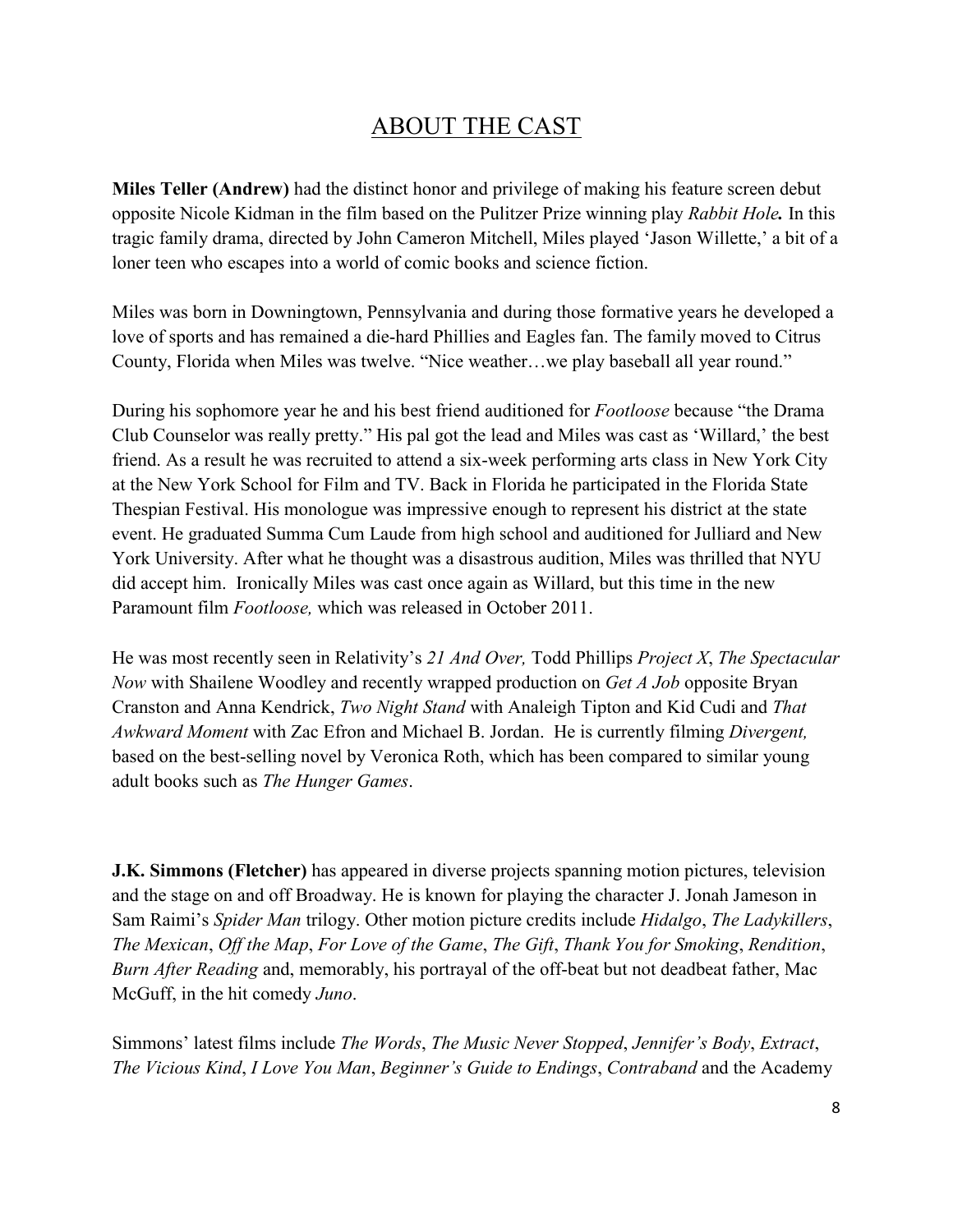Award-nominated *Up in the Air*. Last year he filmed the Steve Jobs biopic, *Jobs*, as well as Jason Reitman's upcoming film, *Labor Day*. Earlier this year, JK wrapped shooting Marc Lawrence's film, *The Reluctant Professor* opposite Hugh Grant and Marisa Tomei and as well as Gillian Raimi's next feature *Murder of a Cat*. Most recently, JK filmed Jeremy Sisto's feature *Breakpoint*.

On the small screen Simmons played LAPD Assistant Chief Will Pope in TNT's hit series "The Closer." He also played Vern Schillinger on HBO's acclaimed drama "Oz," and had a recurring role as Dr. Emil Skoda on NBC's "Law & Order." He has had guest starring roles on NBC's "Parks and Recreation," and a recurring role on TBS' new hit comedy "Men at Work."

Simmons has appeared on the Broadway stage in performances of "Guys and Dolls," "Laughter on the 23rd Floor," "A Change in the Heir," "Peter Pan" and "A Few Good Men."

This winter, JK will start shooting NBC's new comedy "Growing Up Fisher" opposite Jenna Elfman.

**Melissa Benoist (Nicole)** just wrapped production on the feature *Imagine*, opposite Al Pacino, Jennifer Garner, Christopher Plummer and Annette Bening for director Dan Fogelman. Benoist got her start in the independent film *Tennessee*. She guest starred on "Blue Bloods," "The Good Wife" and "Law & Order SVU" SVU before her arc on Showtime's critically acclaimed series "Homeland." Benoist beat out 900 other girls nationwide to land the new female leading role of "Marley" on FOX's hit show "Glee."

**Paul Reiser (Jim)** is a seasoned actor, writer, producer and stand-up comedian and continues to add to his list of accomplishments. In addition to co-creating and starring in the critically acclaimed NBC series, "Mad About You," which garnered him multiple Emmy, Golden Globe, American Comedy Award and Screen Actors Guild nominations for Best Actor in a Comedy Series, Reiser this year starred opposite Matt Damon and Michael Douglas in the Steven Soderbergh-directed HBO movie "Behind The Candelabra", a film that won eleven primetime Emmy's.

Also this year, Reiser can be seen in two highly anticipated Sundance Film Festival contenders; "Life After Beth," a horror-comedy starring Aubrey Plaza and Oscar-nominees Anna Kendrick and John C. Reilly; and "Whiplash," based on a 2013 Sundance-winning short film of the same name starring JK Simmons and Sundance Festival favorite Miles Teller.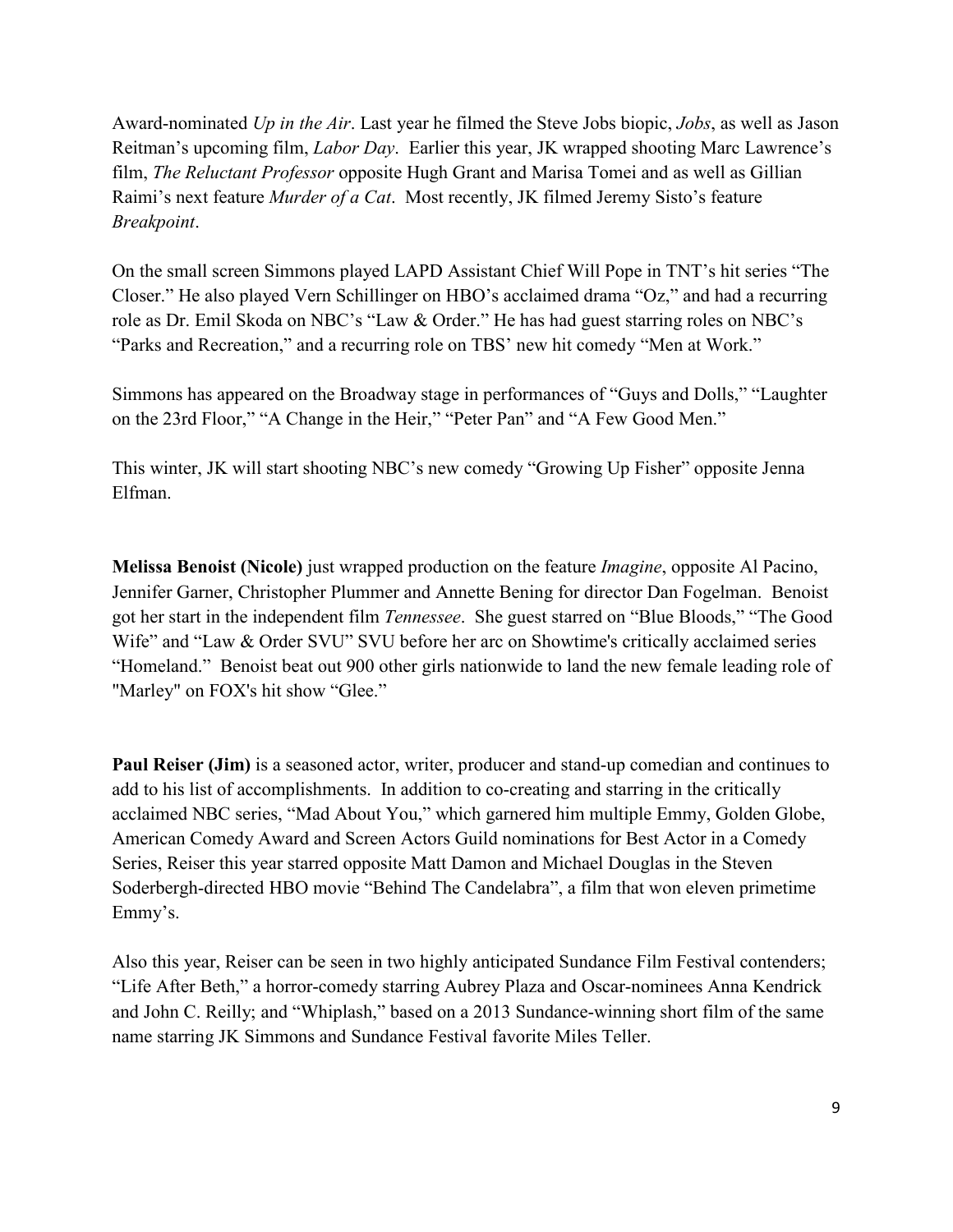In 2011, Reiser created, executive-produced and starred in, "The Paul Reiser Show" which aired on NBC in the Spring of that year.

2005 saw the release of, "The Thing About My Folks," Reiser's first original screenplay in which he starred alongside Oscar-winning actors Peter Falk and Olympia Dukakis.

In 2003 Reiser made his theatrical debut in Woody Allen's "Writer's Block." The evening of one-act comedies marked Mr. Allen's first time out as a director for the stage.

Reiser's successes also include his book Couplehood, which sold over two million copies and reached the number one spot on The New York Times bestseller list and Babyhood, his followup book which features his trademark humorous take on the adventures of being a first-time father, which also made The New York Times bestseller list. His third book, Familyhood, hit the shelves in 2011.

Born and raised in New York City, Reiser attended the State University of New York at Binghamton where he majored in Music - Piano and Composition. Reiser co-wrote "The Final Frontier" – the theme song from "Mad About You" with Grammy-winning producer Don Was, and in 2011 he released an album of original songs with British Singer/songwriter Julia Fordham called "Unusual Suspects."

Reiser is also remembered for notable performances in films such as "Diner," "Bye, Bye Love," "The Marrying Man," "Aliens," "One Night at McCool's" and "Beverly Hills Cop" ("I" and "II").

Paul Reiser and his family currently reside in Los Angeles.

**Austin Stowell (Ryan)** is one of the industry's most promising rising stars with an enviable slate of upcoming films. In 2014, he co-stars in film projects including WHIPLASH opposite Miles Teller; BEHAVING BADLY opposite Selena Gomez; and DOLPHIN TALE 2, the sequel to Warner Bros' 2011 hit film.

STOWELL was most recently seen in Steven Soderbergh's BEHIND THE CANDELABRA, the award-winning HBO film based on the life of celebrated pianist Liberace, played by Michael Douglas. In 2012, he starred opposite Liam Hemsworth in LOVE AND HONOR, winning the lead role over Hollywood's most in-demand young actors.

STOWELL broke onto the movie scene in 2011 with a compelling performance in DOLPHIN TALE, opposite Morgan Freeman, Harry Connick Jr. and Ashley Judd. From the producers of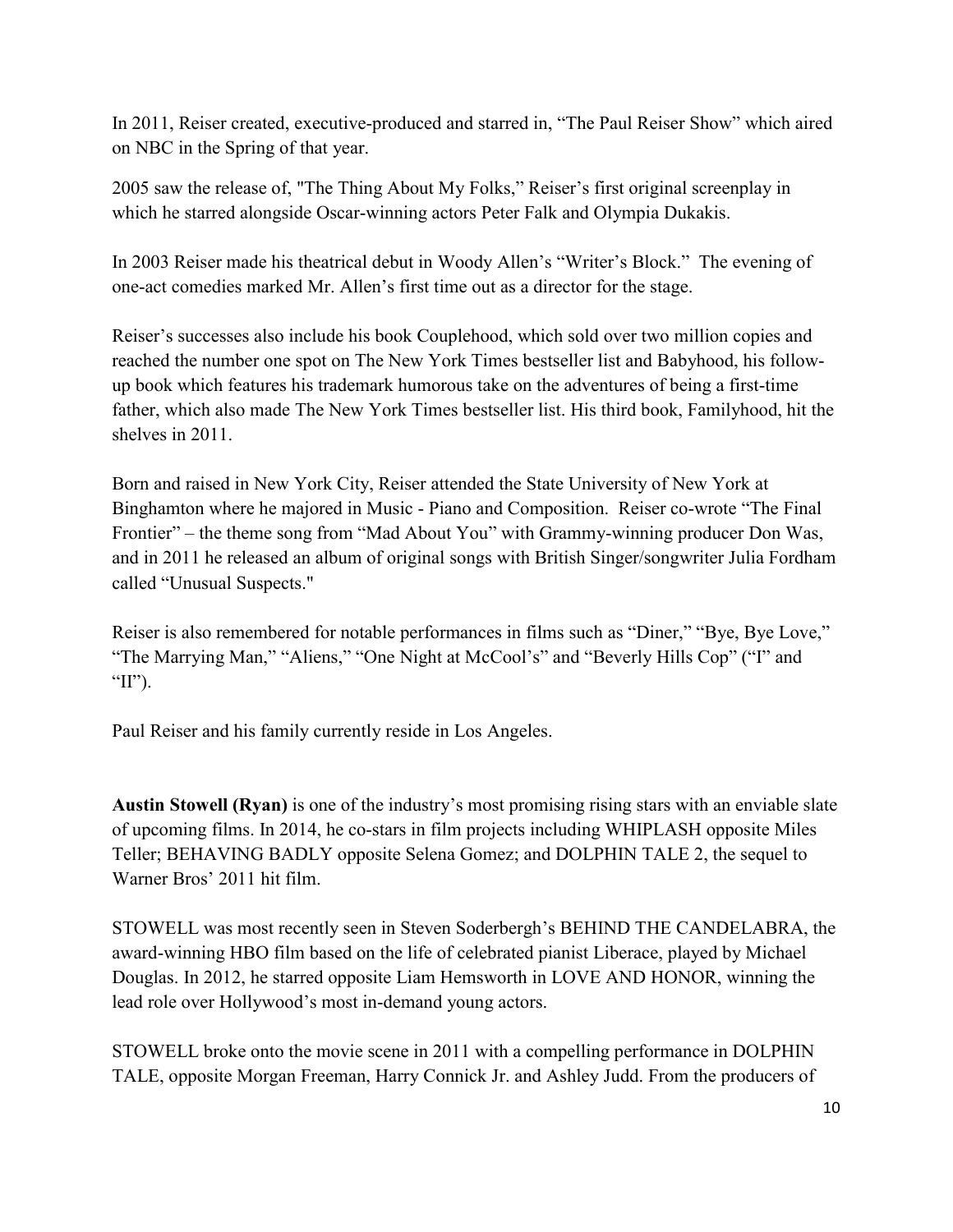THE BLIND SIDE, this inspirational true story follows a brave dolphin and the compassionate strangers who banded together to fight for her survival. STOWELL plays a wounded Marine, whose quest for his own rehabilitation and his strong bond with his young cousin, serves as the inspiration for building a prosthetic tail that saves the dolphin's life. The Warner Brothers film was both critically acclaimed and widely received at the box office.

His introduction to Hollywood came as 'Jesse' on SECRET LIFE OF THE AMERICAN TEENAGER. What began as a single episode gig turned into a 17 episode arc spanning two seasons on the hit ABC Family series, thanks to STOWELL's charm and his character's popularity.

Growing up in Connecticut, STOWELL was a competitive athlete. After a sports injury sidelined him, he agreed to perform in a local theater production and it was there that he discovered a passion for acting. A college recruiter in the audience of this performance offered STOWELL a full scholarship the University of Connecticut Department of Dramatic Arts. Shortly after graduating, STOWELL moved to LA, where he currently resides, to pursue acting professionally.

**Nate Lang (Carl)** is an actor, writer and musician based in Los Angeles.

He most recently finished shooting the independent film WHIPLASH opposite Miles Teller and JK Simmons. The project is written and directed by Damien Chazelle who also wrote and directed Nate in the 2013 Sundance Jury Prize Award winning short film by the same name. Jason Reitman and Blumhouse are producing.

He also co-stars in the upcoming Paramount Insurge feature, DESTINATION WEDDING. Other credits include Yahoo's THE FUZZ and HBO's FUNNY OR DIE PRESENTS.

Nate performs regularly at the UCB Theatre. He is originally from New Bedford, Massachusetts.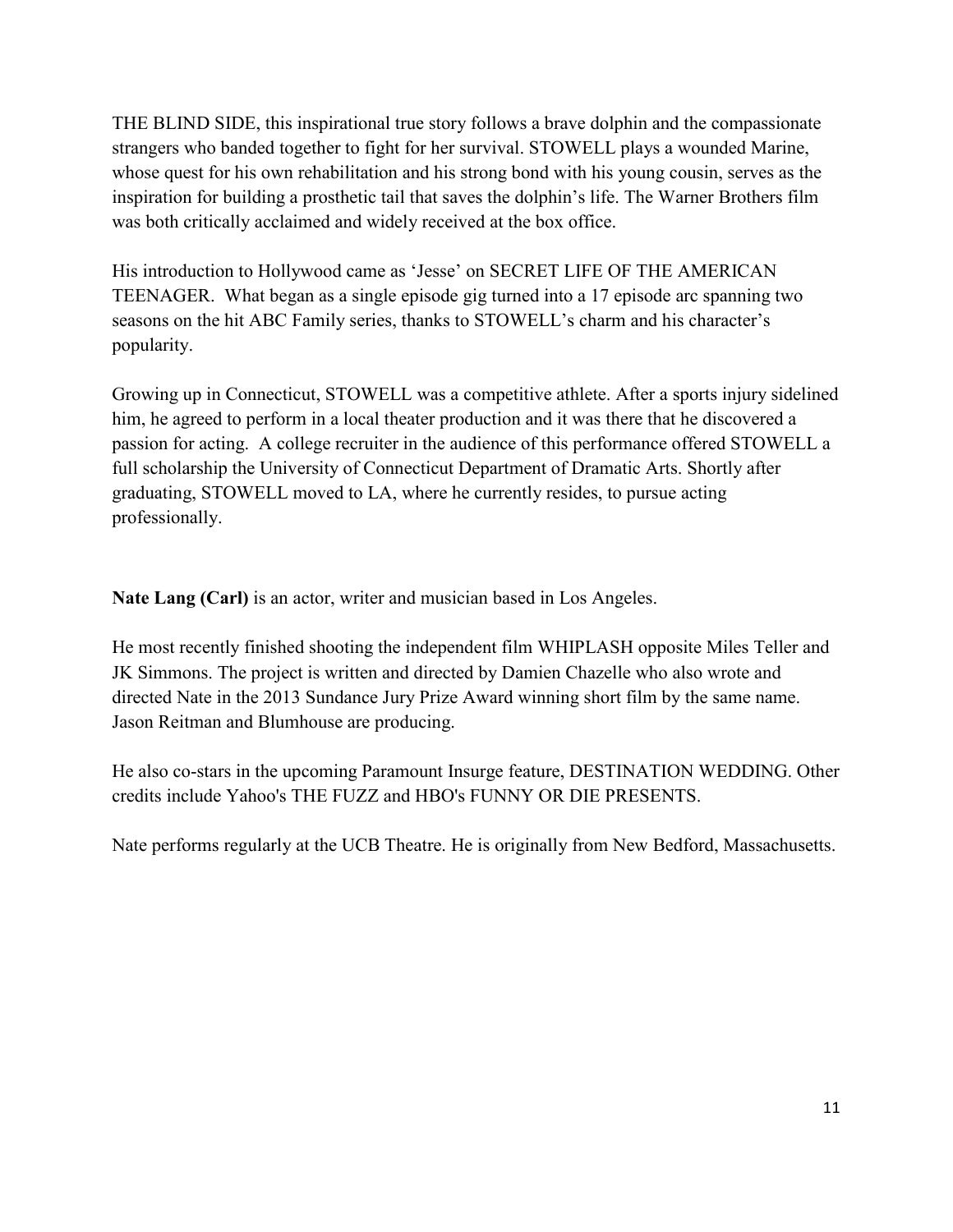# ABOUT THE FILMMAKERS

**Jason Blum (Producer)** is the founder and CEO of Blumhouse Productions, a multi-media production company that has pioneered a new model of studio filmmaking- producing highquality micro-budget films for wide release. Since its launch in 2000, Blumhouse has produced more than 30 feature films including the highly-profitable *Paranormal Activity* and *Insidious* franchises, *The Purge* and *Sinister.*

In the past two years, Blumhouse, a director driven company that helps filmmakers like James DeMonaco, Scott Derrickson and James Wan tell genre stories that they are passionate about, has produced eight movies that far out-grossed their budgets on opening weekend.

Blumhouse's *The Purge*, its first production under its first-look deal with Universal Pictures, opened to more than \$34 million on its opening weekend of June  $7<sup>th</sup>$ , with a budget of just \$3 million. The company's most recent film Insidious: Chapter 2 from FilmDistrict, grossed over \$ 40 million on its opening weekend of September  $13<sup>th</sup>$  with just a \$5m budget.

Blum's model began with the original *Paranormal Activity*, which was made for \$15,000, released by Paramount Pictures, and grossed close to \$200 million worldwide, making it the most profitable film in the history of Hollywood. Blumhouse also produced the phenomenally successful sequels *Paranormal Activity 2*, *Paranormal Activity 3* and *Paranormal Activity 4*.

Blumhouse's franchises include James Wan's *Insidious* which had a budget of \$1.5m and grossed close to \$100m worldwide and *Sinister*, directed and co-written by Scott Derrickson and starring Ethan Hawke for Lionsgate/Summit which has grossed over \$87 million worldwide on a \$3 million budget.

Blumhouse's upcoming micro-budget wide releases include Paranormal Activity: The Marked Ones for Paramount; Jessabelle for Lionsgate; and Stretch for Universal.

For Halloween 2012, Blumhouse built *The Blumhouse of Horrors*, an innovative and frightening haunted house experience in the heart of downtown Los Angeles. Blumhouse's Los Angelesbased movie production team used its expertise in horror film production, storytelling, and movie set design to transform the Variety Arts Theater into a fully-immersive and chillingly intense Halloween attraction. In 2013, Blumhouse invited horror fans to experience The Purge: Fear the Night, a live-event inspired by the backstory to the feature film.

In television, Blumhouse has a first-look deal with Lionsgate and is working on both scripted and non-scripted projects. Blumhouse executive produced *'The River'* for ABC, *'Stranded'* for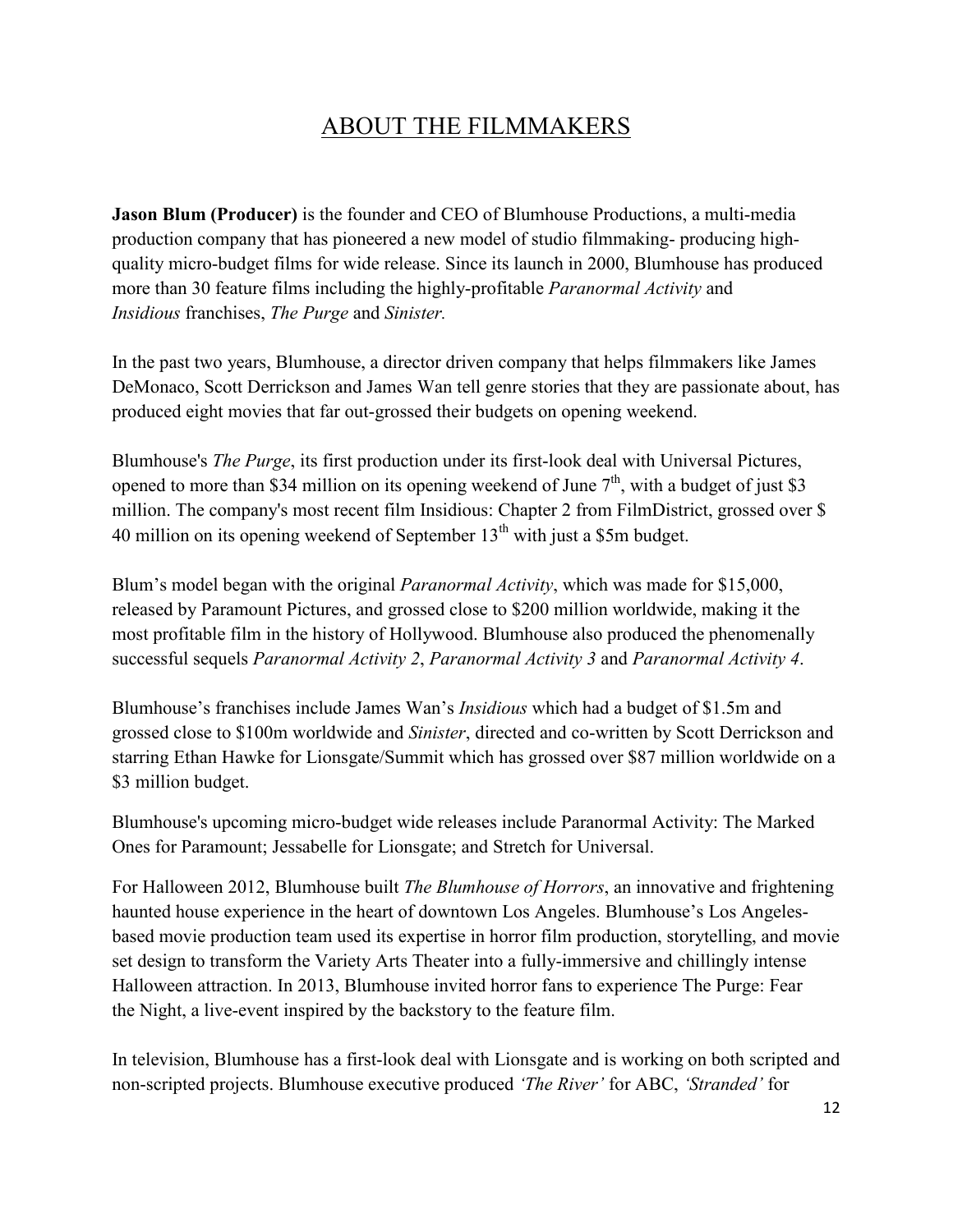SyFy, *'The Normal Heart'* directed by Ryan Murphy for HBO and *'Eye Candy'* starring Victoria Justice for MTV.

Blum's credits also include: *The Tooth Fairy*, starring Dwayne "The Rock" Johnson, *The Reader*, for which Kate Winslet won an Academy Award; *Hysterical Blindness*, starring Uma Thurman, which aired on HBO and garnered Thurman a Golden Globe Award; and *Hamlet* starring Ethan Hawke, Bill Murray, Sam Shepard and Kyle MacLachlan.

Blum began his career as the producing director of the Malaparte theater company, which was founded by Ethan Hawke. He currently is a member of the Academy, is on the Sundance Institute's Director's Advisory Group and serves on the Board of Directors of the New Group Theater in New York City.

**Helen Estabrook (Producer)** is the producing partner of filmmaker Jason Reitman and runs Right of Way Films. She most recently produced Reitman's film, LABOR DAY, starring Josh Brolin and Kate Winslet, which will be in theaters January  $31<sup>st</sup>$ . They also produced the feature version of the Sundance-winning short WHIPLASH, directed by Damien Chazelle, and will serve as executive producers on DEMOLITION, which Jean Marc Vallee will direct from the script by Bryan Sipe. Right of Way has a first-look deal with Indian Paintbrush with whom they made the Duplass Brothers' film JEFF, WHO LIVES AT HOME and Reitman's previous feature, YOUNG ADULT. They are currently shooting Reitman's next film, which he wrote with Erin Cressida Wilson.

**Michel Litvak (Producer)** is a Belgian industrialist who founded the independent production and finance company Bold Films in 2004. With a dedication to making commercial films with artistic vision, Litvak has diversified the company's slate by developing films in a wide variety of genres that include dramas, thrillers, sci-fi and independent festival favorites.

Litvak recently wrapped production on HOW TO CATCH A MONSTER, his third production with Academy Award®-nominated actor Ryan Gosling. The film, which marks Gosling's debut as writer and director, stars Christina Hendricks, Saoirse Ronan, Ben Mendelsohn and Eva Mendes. Recent features include the award winning DRIVE starring Gosling and directed by Nicolas Refn, ONLY GOD FORGIVES starring Gosling and Kristin Scott Thomas; and EVIDENCE starring Stephen Moyer, Radha Mitchell, Torrey DeVitto and Caitlin Stasey.

Litvak continues to broaden and elevate the company's lineup by producing and financing feature projects NIGHTCRAWLER, starring Jake Gyllenhaal and Rene Russo, THE COUP starring Owen Wilson and Pierce Brosnan, and WHIPLASH from emerging writer-director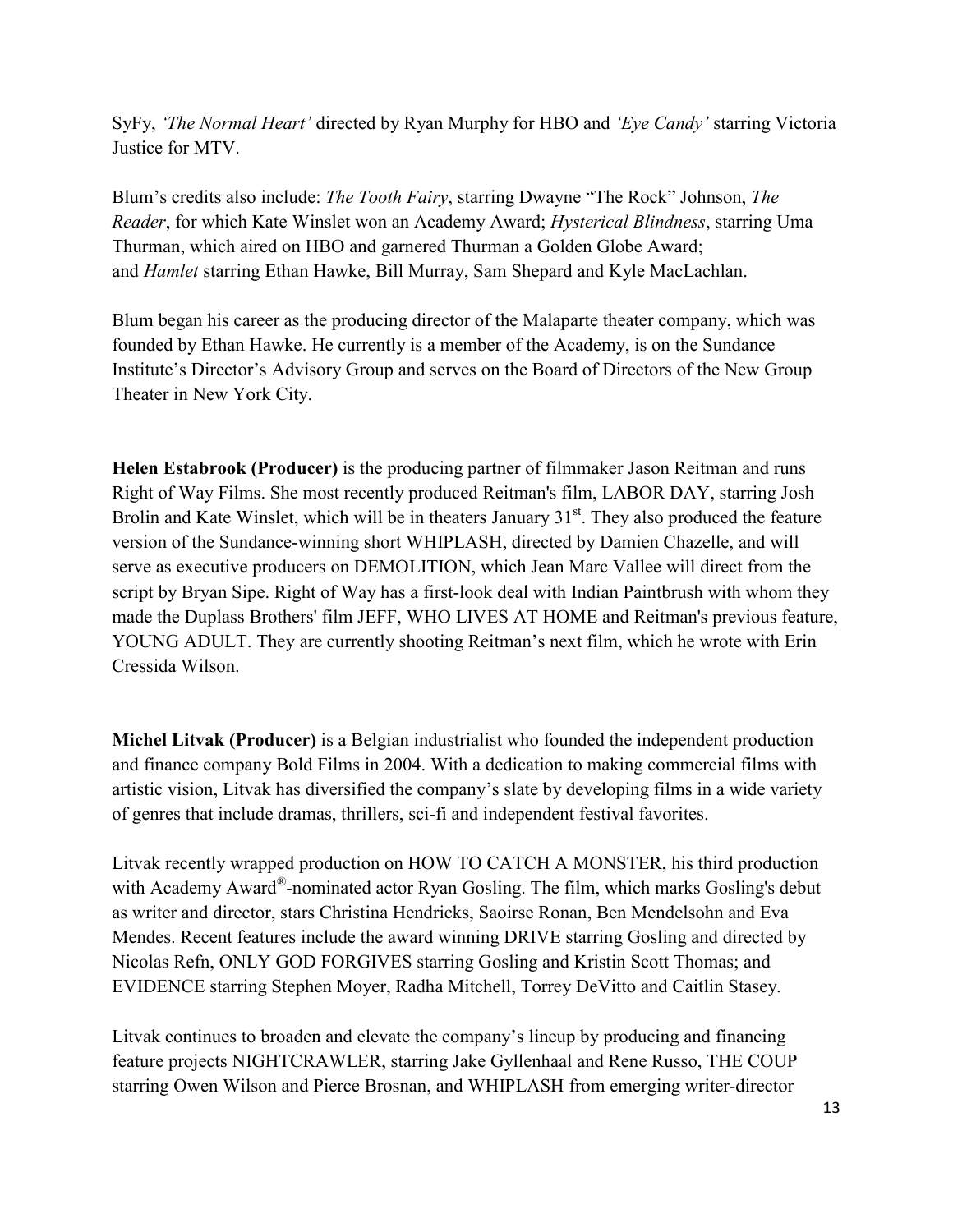Damien Chazelle. He is also producing and financing THE BLACK BOX, a 13-episode drama scheduled to air on the ABC Television Network, and DOMINION, a TV series for the SyFy Channel.

Earlier films included the 2006 Golden Globe® nominee for Best Picture BOBBY, directed by Emilio Estevez and starring Sir Anthony Hopkins, Demi Moore, Shia Lebouf, William H. Macy and Sharon Stone. Other films include the 2008 Toronto Film Festival Official Selection MIDDLE OF NOWHERE, with Susan Sarandon and Anton Yelchin, the sci-fi thriller STARSHIP TROOPERS 3, the acclaimed drama COME EARLY MORNING, featuring the powerful performance of Ashley Judd, and the Official Selection of both the 2009 Toronto and Venice International Film Festivals THE HOLE from GREMLINS director Joe Dante that won the first ever Primo Persol Award in Venice. In 2010, Sony released his apocalyptic thriller LEGION, which starred Paul Bettany and Dennis Quaid and grossed over \$75 million worldwide.

**David Lancaster (Producer)** is the Co-President of Bold Films. Since the early 1980s, he has been involved in the development, finance, production and distribution of over 35 motion pictures and several major stage plays. His most recent production, DRIVE, directed by Nicolas Winding Refn and starring Ryan Gosling, was released by FILMDISTRICT and has grossed over \$80 million worldwide.

He began his career on Broadway as co-producer of Marsha Norman's NIGHT, MOTHER starring Kathy Bates. He then served as associate producer of David Mamet's AMERICAN BUFFALO starring Al Pacino and Beth Henley's THE WAKE OF JAMIE FOSTER, the followup to her Pulitzer Prize-winning CRIMES OF THE HEART. Broadway led Lancaster to his feature film debut - the Golden Globe-winning feature film adaptation of NIGHT, MOTHER starring Anne Bancroft and Sissy Spacek for Universal. He subsequently produced the awardwinning Robert Altman drama THE LAUNDROMAT for HBO, starring Carol Burnett and Amy Madigan.

In 1990 he founded David Lancaster Productions. Notable films include the New Orleans character drama A LOVE SONG FOR BOBBY LONG starring John Travolta & Scarlett Johansson, the Stephen King thriller RIDING THE BULLET with David Arquette and Barbara Hershey, PERSONS UNKNOWN, directed by George Hickenlooper and starring Naomi Watts, Kelly Lynch and Joe Mantegna. Others features include the urban romantic comedy LOVING JEZEBEL, Winner of the 2000 SXSW Audience Award, action/horror adventure WES CRAVEN'S: THE BREED, starring Michelle Rodriguez as well as the experimental spoken word film, THE SADNESS OF SEX with Barry Yourgrau.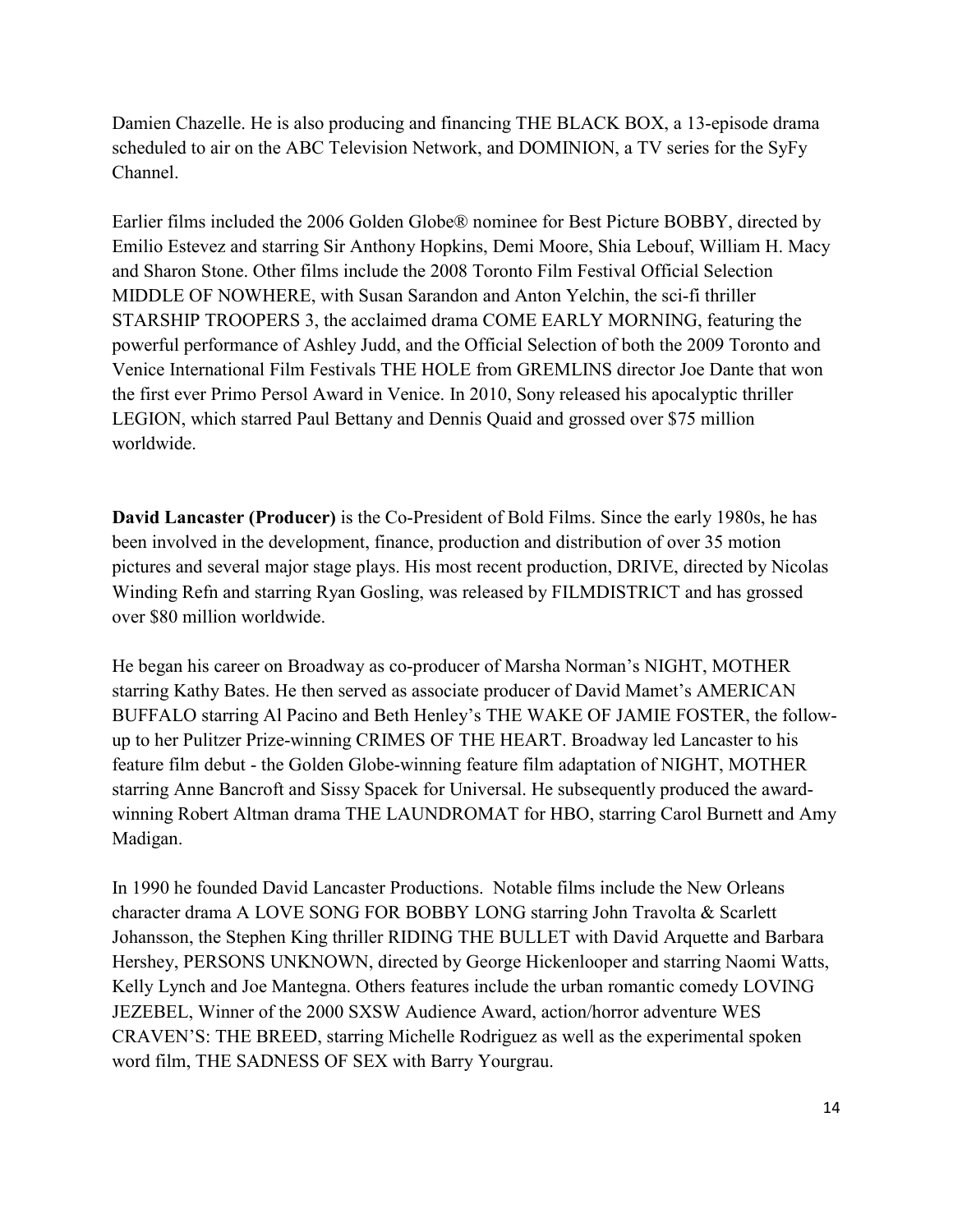In 2006 Lancaster joined Bold Films as Co-President and serves as Producer on all of the company's features. His first task at Bold Films was to oversee post-production on the Golden Globe Best Picture Nominated RFK drama BOBBY, from Director Emilio Estevez. Since his arrival, Lancaster has also produced the Joe Dante directed suspense thriller THE HOLE 3D, the 2008 Toronto Film Festival Selection MIDDLE OF NOWHERE, starring Susan Sarandon and Anton Yelchin; the 2010 apocalyptic thriller LEGION, starring Paul Bettany and Dennis Quaid which has grossed over 75MM worldwide; the found footage thriller EVIDENCE directed by Olatunde Osunsanmi; and Nicholas Winding Refn's DRIVE and ONLY GOD FORGIVES both starring Ryan Gosling.

Lancaster continues his role as company head and Producer on feature film projects including Ryan Gosling's directorial debut HOW TO CATCH A MONSTER, with Christina Hendricks, Saoirse Ronan, Ben Mendelsohn, and Eva Mendes, NIGHTCRAWLER, written and directed by Dan Gilroy and starring Jake Gyllenhaal and Rene Russo, Damien Chazelle's WHIPLASH starring Miles Teller and J.K. Simmons, THE COUP starring Owen Wilson, Pierce Brosnan, and Lake Bell as well as the 13-episode television drama THE BLACK BOX for the ABC Television Network, and Syfy's new series DOMINION based on Bold's feature film, LEGION.

David is thrilled to be back on Broadway this coming February with the new musical from the acclaimed novel and film, THE BRIDGES OF MADISON COUNTY, starring four-time Tony®-Nominee Kelli O'Hara and Stephen Pasquale, directed by Bartlett Sher, the Tonywinning director of South Pacific, featuring the Tony and Pulitzer Prize-winning team of Jason Robert Brown (music and lyrics) and Marsha Norman (book).

David Lancaster is a native Texan and currently resides in Los Angeles, California with his wife Karen.

**Jason Reitman (Executive Producer)** premiered his first short film, *Operation*, at the Sundance Film Festival in 1998. Reitman made his feature film debut with the 2006 hit *Thank You For Smoking*. He next directed *Juno* in 2007 for which he earned his first Oscar nomination, followed by *Up in the Air* in 2009, which was recognized with six Academy Award® nominations and earned Reitman a Golden Globe® and the WGA Award for Best Screenplay. In 2011, Reitman reteamed with Diablo Cody for the critically acclaimed *Young Adult*, starring Charlize Theron and Patton Oswalt. His latest film, *Labor Day,* which he adapted from the novel by Joyce Maynard and stars Kate Winslet and Josh Brolin, will be released on December 27 by Paramount. He is currently in pre-production on MEN, WOMEN & CHILDREN that he adapted from the novel by Chad Kultgen.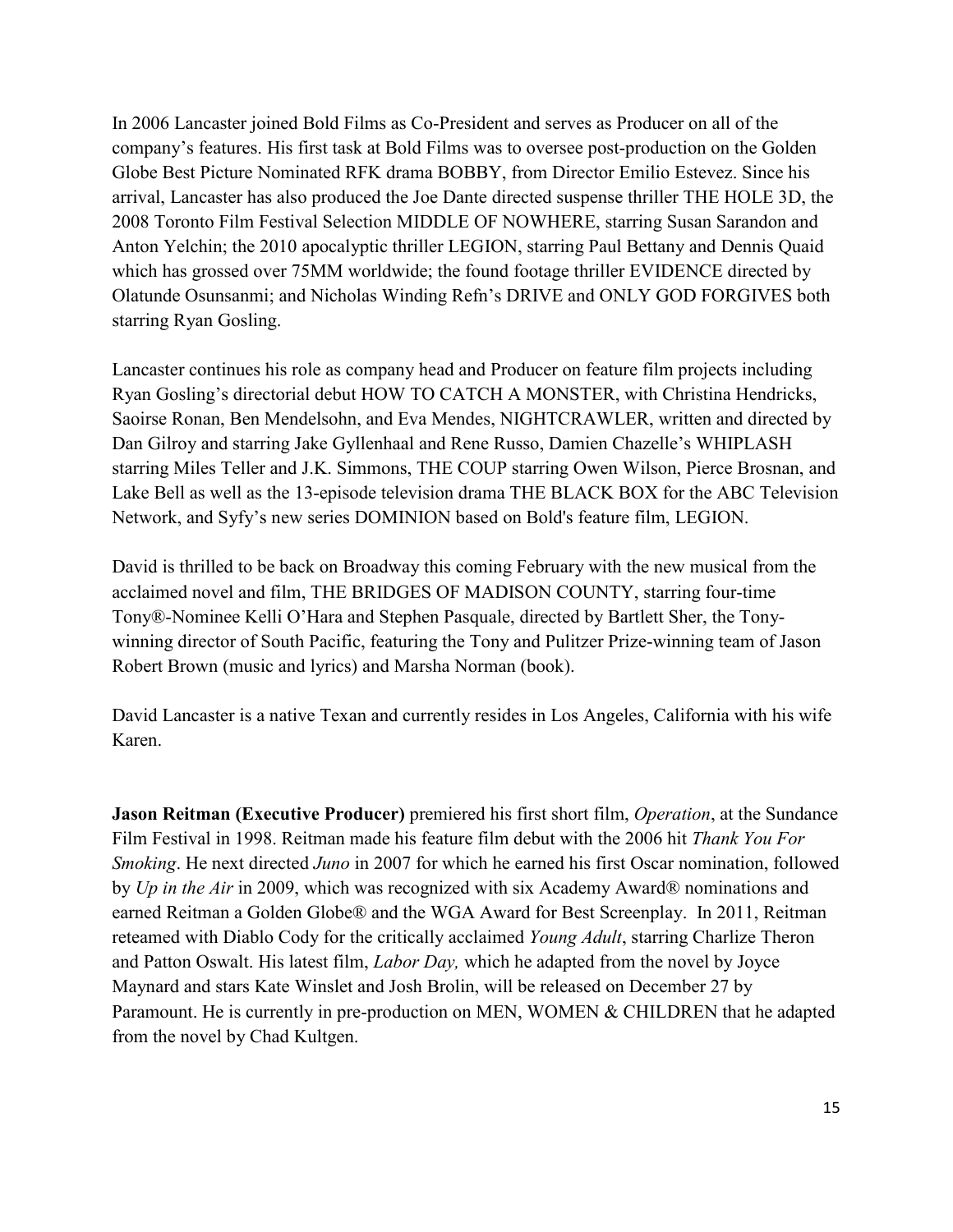**Gary Michael Walters (Executive Producer)** is the Co-President of Bold Films and is actively involved in all aspects of the company including production, development, distribution and finance. In early 2004, European industrial mogul Michel Litvak founded Bold Films along with Walters and hired him as President of the company. Since that time, Walters has played a vital role in the growth and success of the company, establishing Bold Film's International Sales division and redefining the direction of company's slate, placing a firm focus on studio caliber features with top tier filmmakers and A-List talent.

Walters was born in New York, the son of legendary music agent, Norby Walters. He was educated at both Princeton University, where he majored in Statistics and Fordham Law School, where he graduated cum laude. In addition to his academic achievements, Walters also has the rare distinction of being a winner on JEOPARDY. After working on Wall Street as a financial consultant for Johnson & Higgins and serving as a corporate lawyer at Cravath, Swaine & Moore, Walters moved to Los Angeles and entered show business via the entertainment law division of Loeb & Loeb. Following several years of solo law practice, Walters commenced his film-producing career in 2003, specializing in the financing of independent features. During this period, he produced a number of features including STANDING STILL starring James Van Der Beek, Mena Suvari and Colin Hanks; and I LOVE YOUR WORK starring Vince Vaughn, Christina Ricci, Giovanni Ribisi, Jason Lee and Franka Potente.

He has served as Executive Producer on all of Bold's pictures, most notably the critically acclaimed DRIVE directed by Nicolas Winding Refn and the Golden Globe Nominated RFK drama BOBBY, featuring a star studded ensemble cast that included Anthony Hopkins, Sharon Stone, Shia LaBeouf, Demi Moore and Martin Sheen. Other Executive Producing credits at Bold include the Sony release, LEGION starring Paul Bettany; THE HOLE 3D from visionary director Joe Dante; 2008 Toronto Film Festival Official Selection MIDDLE OF NOWHERE starring Susan Sarandon and Anton Yelchin; MINI'S FIRST TIME starring Nikki Reed, Alec Baldwin, Luke Wilson, Carrie Anne Moss & Jeff Goldblum; 2006 Sundance Official Selection COME EARLY MORNING starring Ashley Judd; director Olatunde Osunsanmi's found footage thriller EVIDENCE starring Stephen Moyer and Radha Mitchell; and Nicolas Winding Refn's ONLY GOD FORGIVES starring Ryan Gosling and Kristin Scott Thomas.

Walters continues his role as Executive Producer for Bold's feature film projects including Ryan Gosling's directorial debut HOW TO CATCH A MONSTER, NIGHTCRAWLER starring Jake Gyllenhaal and Rene Russo, Damien Chazelle's WHIPLASH starring J.K. Simmons, THE COUP starring Owen Wilson and Pierce Brosnan, and the 13-episode television drama THE BLACK BOX for ABC Television Network.

He maintains a bicoastal presence with residences in both Los Angeles and his native New York City. He remains committed to producing meaningful films and empowering filmmakers to bring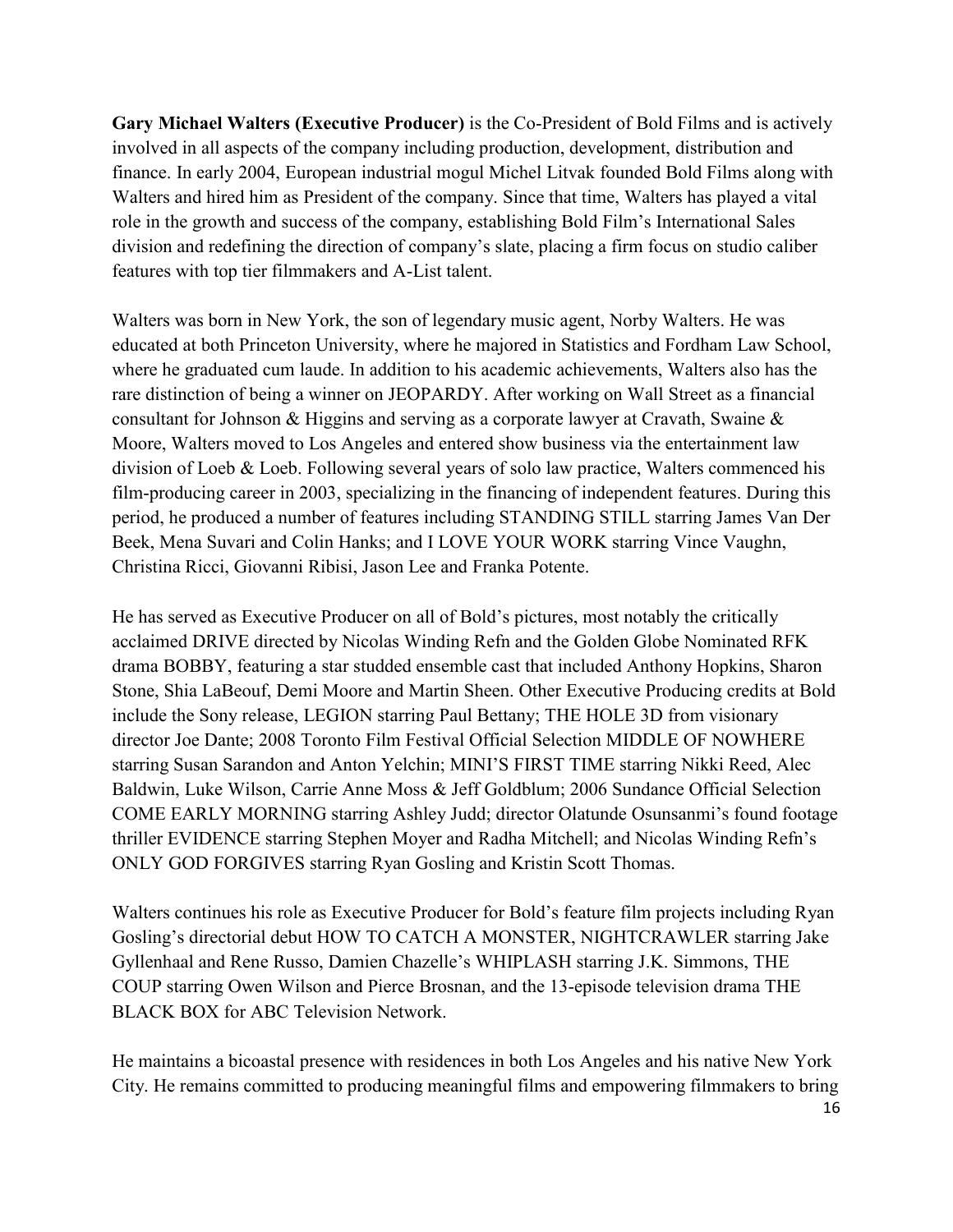their singular visions to the screen.

**Couper Samuleson (Executive Producer)** is the executive vice president of Blumhouse Productions, the low-budget production company behind original horror franchises like *Paranormal Activity*, *Insidious*, and *The Purge*. He previously worked at Paramount, where he produced that studio's upcoming micro budget comedy *Drunk Weddings*. Prior to that, he worked at the production company 2929, where he co-produced two films that were nominated for Cannes' Palme d'Or, *We Own The Night* and *Two Lovers*. He began his career as an assistant in CAA's motion picture department. In addition to executive producing the feature length film, Samuelson produced the short film *Whiplash* that won the US Jury Award at the 2013 Sundance Film Festival.

**Jeanette Volturno Brill (Executive Producer)** has more than 20 years of production experience working in the film, television and music video industries. She established her company CatchLight in 1999 and has served as an executive producer for the romantic comedies *In the Weeds* and *Amy's Orgasm*. She produced of the *World Festival of Sacred Music* documentaries, which were inspired and hosted by His Holiness the Dalai Lama.

In 2012, Brill joined Blumhouse Productions as Head of Production. Since taking that post, she co-produced Dimension Films' *Dark Skies* in addition to Film District's upcoming *Insidious: Chapter 2*, among others. Prior to joining Blumhouse Productions full-time, Brill line produced for *The Purge* producer Jason Blum on the hugely successful *Paranormal Activity* franchise: *Paranormal Activity*, *Paranormal Activity 2* and *Paranormal Activity 3*, as well as James Wan's *Insidious*, and Barry Levinson's environmental thriller *The Bay*.

**Melanie Paizis Jones (Production Designer)** is a Los Angeles based production designer and art director. Her diverse body of work includes commercials for companies like Disney, Toshiba, and Capital One as well as art directing for Annie Leibovitz's Vanity Fair magazine photoshoots, featuring Hollywood's biggest and brightest stars. Currently, Melanie's work can be seen in *The Purge* starring Ethan Hawke, which opened number one at the box office. Her most recent project as production designer was for the feature film *Lazarus*, directed by David Gelb (*Jiro Dreams of Sushi*) starring Mark Duplass and Olivia Wilde. Melanie is a member of the Art Director's Guild

**Sharone Meir (Director of Photography)** was born in Israel, and his interest in film began with photography classes in high school. That catalyst led him to attend both the Bezalel Academy of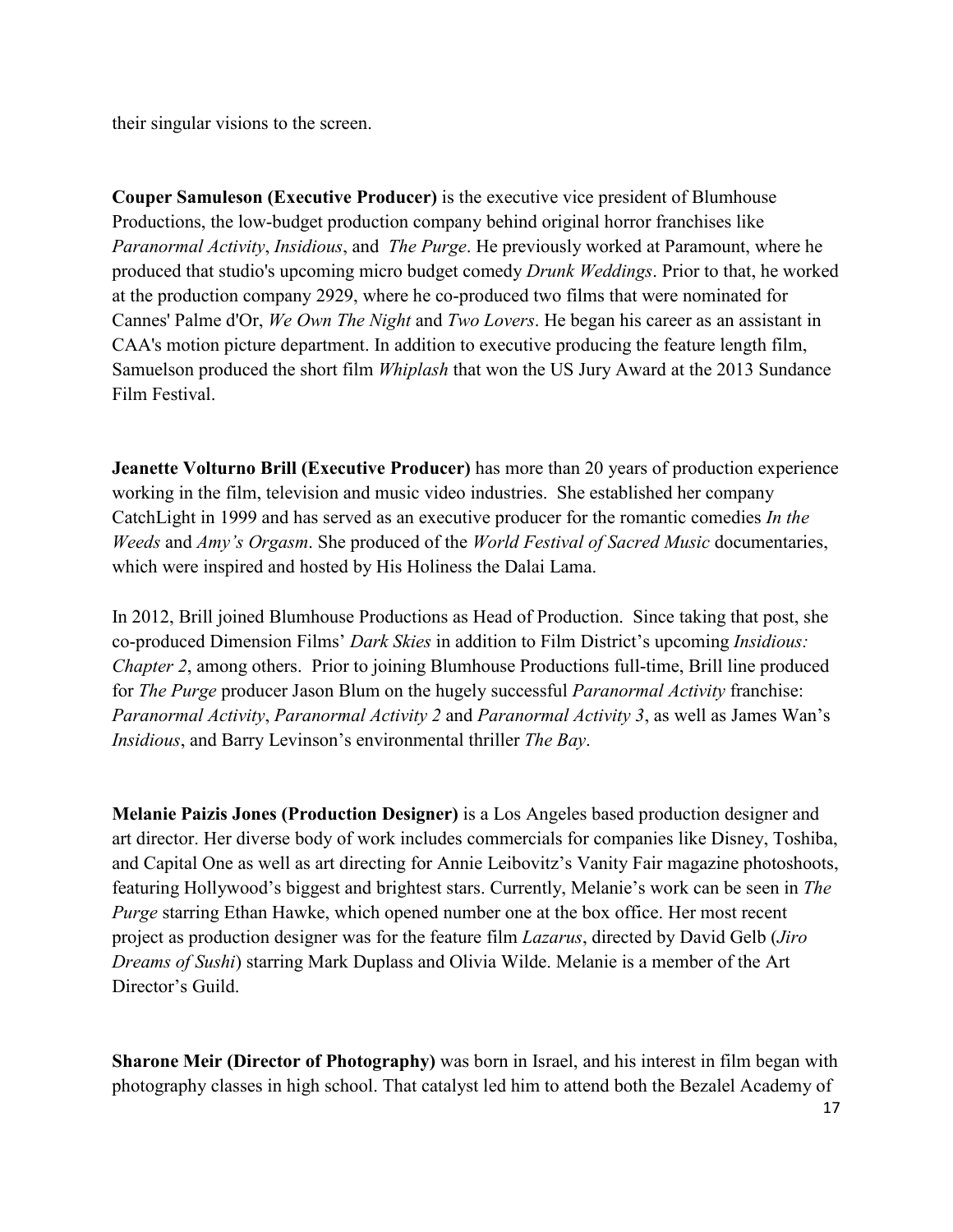Arts in Jerusalem and the prestigious Sam Spiegel School of Film and Television, where he received numerous scholarships and cinematography awards. After graduating with honors, Sharone moved to Los Angeles to continue his education at the American Film Institute (AFI).

Since graduating from AFI, Sharone has established himself as a distinctly unique cinematographer, shooting a remarkable variety of projects, including the award-winning indie drama MEAN CREEK, the dark and disturbing LAST HOUSE ON THE LEFT, the sports drama COACH CARTER and the period musical DARK STREETS. His work also encompasses television where he has created the quirky and stylized pilots for "Suburgatory" and "Raising Hope" plus the gritty dramas "Men of a Certain Age" and "Medical Investigation". Sharone has also photographed commercials all around the world and enjoyed shooting music videos for such diverse artists as Joe Cocker, Pink, Nas and The All-American Rejects.

Sharone recently went back to his native Israel to shoot the feature UP THE WRONG TREE and was subsequently nominated for the Israeli equivalent of the Academy Award for his cinematography in that film. In addition to his ongoing career in cinematography, Sharone continues to explore still photography with large format fine art projects.

**Terri Taylor (Casting Director)** has worked on over 40 feature films over the course of her almost 20-year career in casting. They've ranged from big studio releases to surprise gems from the independent film world. She has worked with Academy Award winning directors, such as: Steven Spielberg, Mike Nichols, Sam Mendes and Steven Soderbergh; as well as acclaimed upand-comers, like: Craig Brewer, Sasha Gervasi and most recently, *Whiplash* director, Damien Chazelle.

Taylor first met Chazelle when producer Jason Blum introduced them on the short-film version of *Whiplash.* The short caught the attention of critics and audiences when it premiered at the 2012 Sundance Film Festival and went on to win Best U.S. Short Film. Its success led to Bold Films financing and producing the feature length film and Taylor once again teamed up with Blum, Jason Reitman (Executive Producer) and Chazelle to cast the movie.

*Whiplash* marks the sixth film Taylor has cast for Blumhouse Films. She met Jason Blum when she was hired to help cast the wildly successful *Paranormal Activity 2*. She went onto cast each installment of the series thereafter; as well as the Blum-produced upcoming film, *Curve,* directed by Iain Softley (*Wings of the Dove, K-Pax).*

Last year, Taylor cast the critically acclaimed *Hitchcock,* directed by Sasha Gervasi*.* The movie garnered much attention and praise for its ensemble cast of Anthony Hopkins, Helen Mirren, Scarlett Johanson, Jessica Beal and Toni Collette. For her effort, Taylor was nominated for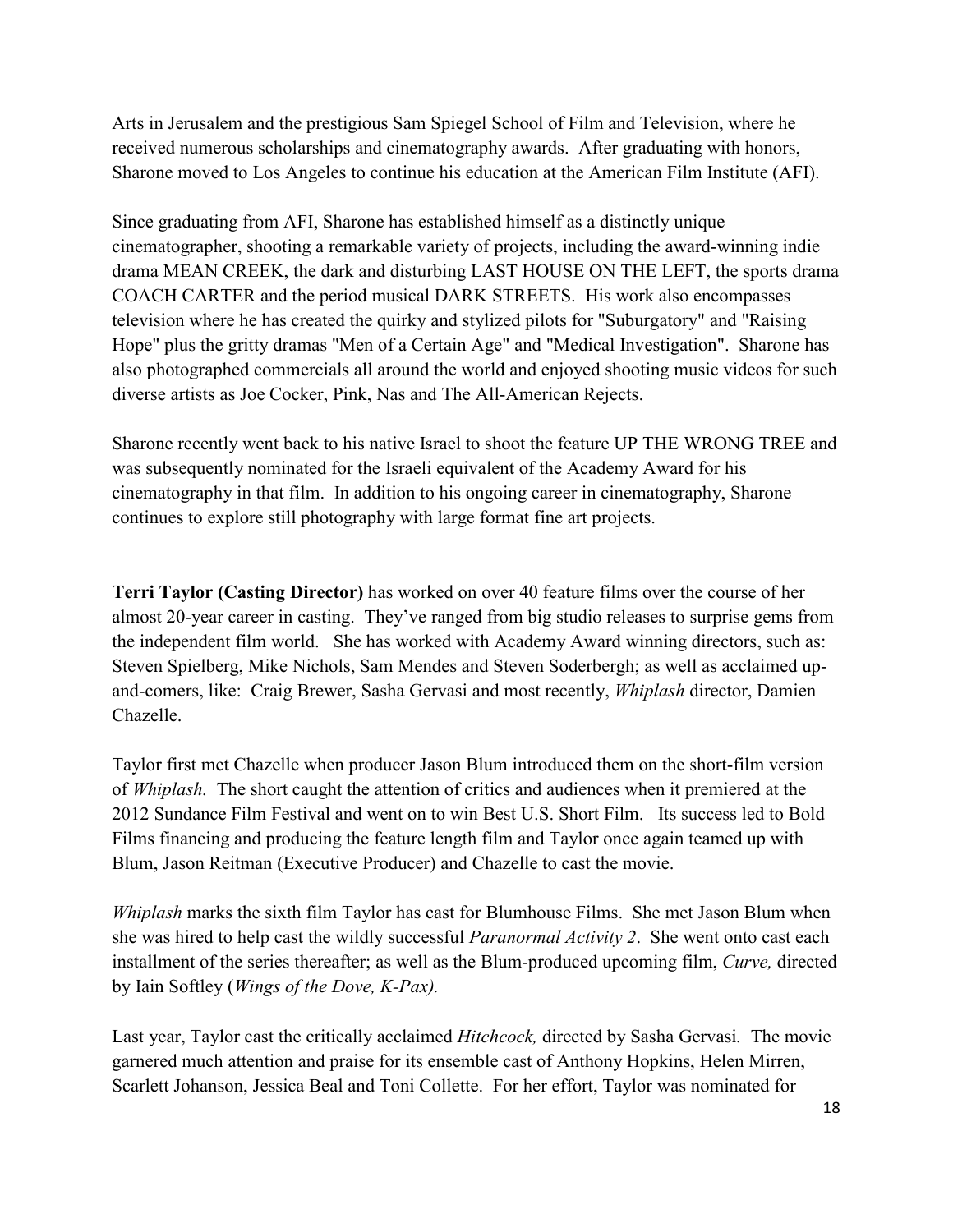Casting Society of America's ARTIOS Award.

Taylor started her casting career as an assistant and then associate to reputed casting director Debra Zane. As an associate, she helped cast *Catch Me If You Can, Traffic, Road To Perdition, Galaxy Quest* and *The Legend of Baggar Vance,* to name a few*.* Later she partnered with Zane, co-casting *Seabiscuit* and *War of The Worlds*. Spielberg then hired her to be his US Casting Consultant on the Oscar nominated film, *Munich.*

Besides her career as an independent casting director, Taylor spent time as a casting consultant for Miramax Films, working on such projects as: *Adventureland, The Debt* and *Don't Be Afraid of the Dark.* She also worked as a studio executive for Paramount Pictures where she helped oversee *No Strings Attached, Transformers: Dark of the Moon, Super 8, Footloose* and *Mission Impossible: Ghost Protocol.*

Taylor has been married for 18 years to Gregg Taylor, the Head of Development for Dreamworks Animation. They have two children and live in Los Angeles

**Tom Cross (Editor)** Tom Cross is an editor of feature films, documentaries and television. Notable credits include Travis Fine's ANY DAY NOW (Editor), Scott Cooper's CRAZY HEART (Additional Editor), the David Milch HBO series DEADWOOD (Assistant Editor), and Michel Negroponte's science-fiction documentary W.I.S.O.R. (Editor).

He received his B.F.A. in Visual Arts from SUNY Purchase in 1993 and cut his teeth in commercial editing in NYC. He then entered the independent film world as an Assistant Editor on such films as Ang Lee's Civil War drama RIDE WITH THE DEVIL and Rob Schmidt's horror film WRONG TURN, before becoming the Additional Editor on James Gray's WE OWN THE NIGHT and TWO LOVERS. Next, he edited THE SPACE BETWEEN and ANY DAY NOW for director Travis Fine. Both films premiered at the Tribeca Film Festival. Cross then collaborated with director Damien Chazelle on the short film, WHIPLASH, which won the Short Film Jury Award: U.S. Fiction at the 2013 Sundance Film Festival. In addition to editing the feature version of WHIPLASH, Cross recently cut the feature film TIME LAPSE for director Bradley King.

#### **Justin Hurwitz (Music)**

Justin Hurwitz graduated from Harvard University in 2008, where he studied music. He composed the songs and score for the 2010 film musical GUY AND MADELINE ON A PARK BENCH, directed by Damien Chazelle. He and Chazelle are prepping LA LA LAND, a new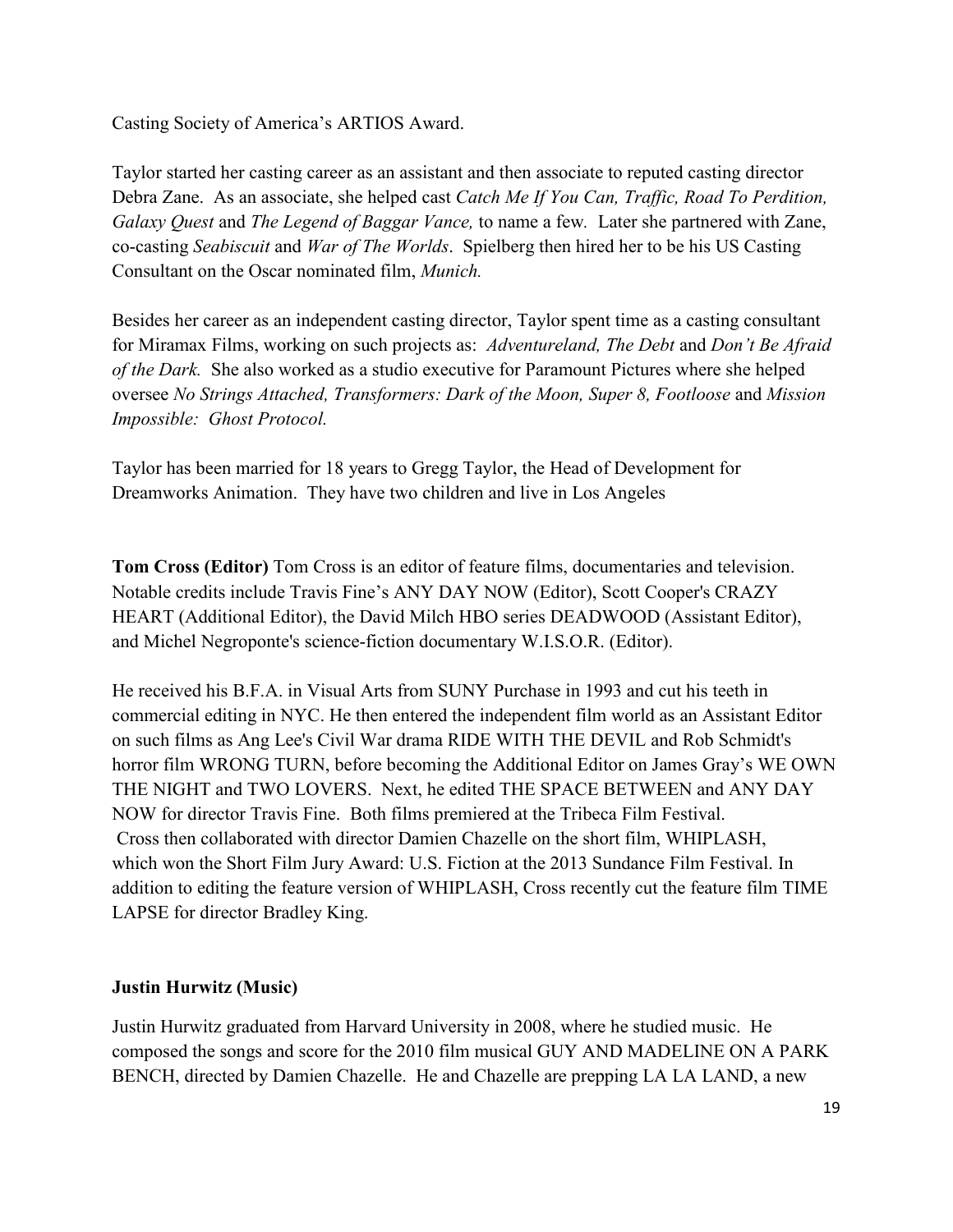song and dance musical for Lionsgate.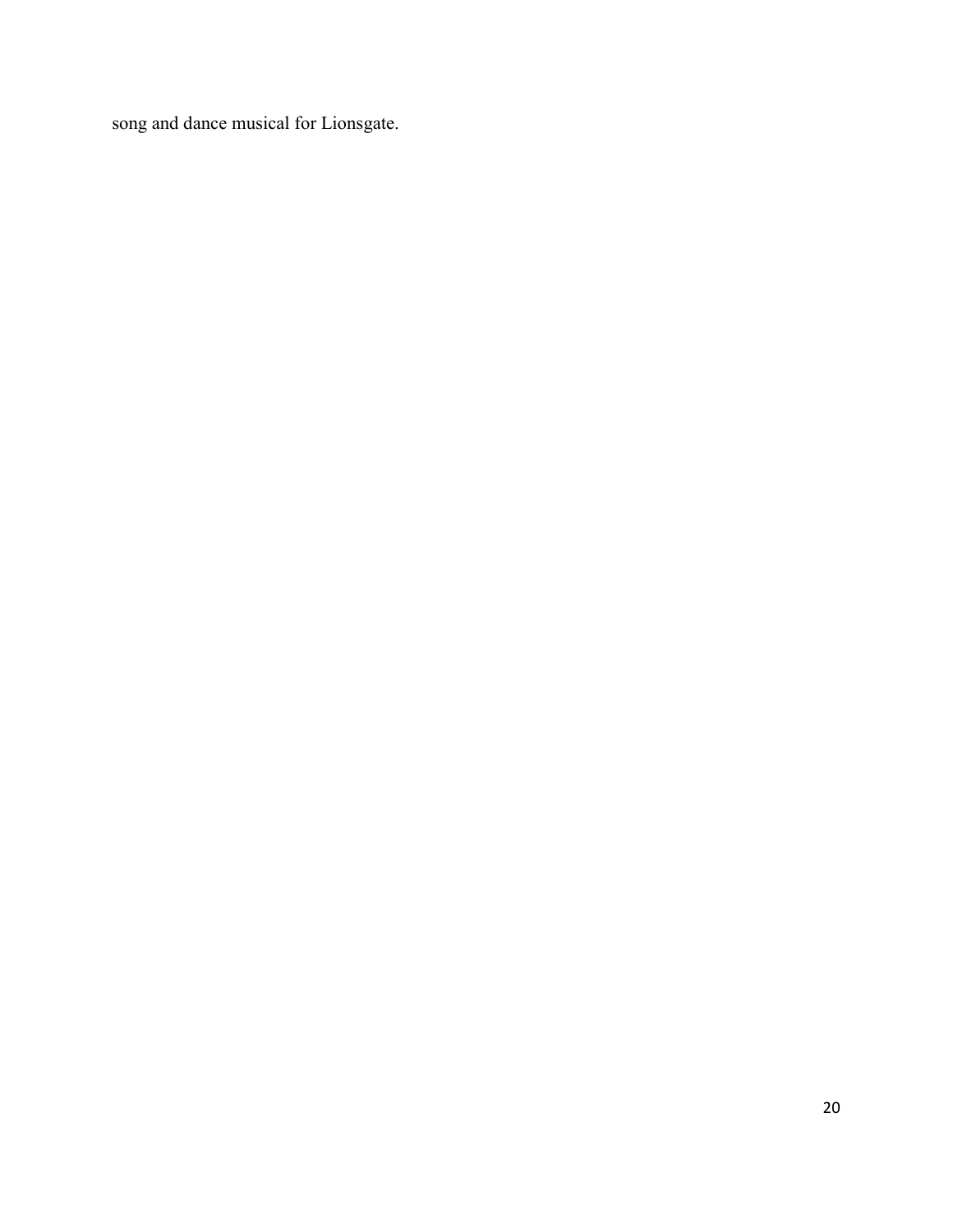#### **About Bold Films**

Bold Films is an independent production and film finance company dedicated to providing an artistic haven for filmmakers. The company recently wrapped its third production with Academy Award®-nominated actor Ryan Gosling on HOW TO CATCH A MONSTER. The film, which marks Gosling's debut as writer and director, stars Christina Hendricks, Saoirse Ronan, Ben Mendelsohn and Eva Mendes.

Recent releases include ONLY GOD FORGIVES, directed by Nicolas Refn and starring Ryan Gosling and Kristin Scott Thomas and EVIDENCE, starring Stephen Moyer, Radha Mitchell, Torrey DeVitto and Caitlin Stasey. Bold also produced the award-winning film DRIVE.

In October, the company started production on NIGHTCRAWLER, starring Jake Gyllenhaal, Rene Russo and Bill Paxton. Dan Gilroy wrote the script and is directing the film produced by Jennifer Fox, Tony Gilroy, and Gyllenhaal, along with Bold. Bold is also producing and financing WHIPLASH, the next feature from emerging writer-director Damien Chazelle starring Miles Teller, J.K. Simmons, Paul Reiser and Melissa Benoist. Bold produced the film alongside Blumhouse Productions and Right of Way Films. They are also financing and producing THE COUP, starring Owen Wilson, Pierce Brosnan and Lake Bell. The action thriller was written by John Erick Dowdle and Drew Dowdle and is being directed by John Erick Dowdle. Drew Dowdle is also producing.

In television, Bold is producing THE BLACK BOX, a 13-episode drama scheduled to air on the ABC Television Network. The company is also producing the drama DOMINION for Syfy along with Universal Cable Productions.

#### **About Right of Way Films**

Right of Way Films is the production company of acclaimed writer-director/producer, Jason Reitman. Based in Los Angeles and devoted to producing quality, character-driven films, Right of Way is run by Reitman's producing partner, Helen Estabrook. The company most recently finished LABOR DAY, an adaptation of Joyce Maynard's novel, written and directed by Reitman and starring Kate Winslet and Josh Brolin, which will be released by Paramount later this year. Before that, they made Reitman's YOUNG ADULT, written by Diablo Cody and starring Charlize Theron, and produced JEFF WHO LIVES AT HOME, written and directed by Jay and Mark Duplass, starring Jason Segel, Ed Helms and Susan Sarandon. All three of these films were made in association with Indian Paintbrush, where Right of Way has a first look deal. A number of other projects are currently in development, including DEMOLTION, a Black List script from writer Bryan Sipe that Jean-Marc Vallee will direct; ELLIOT ALLAGASH, a film